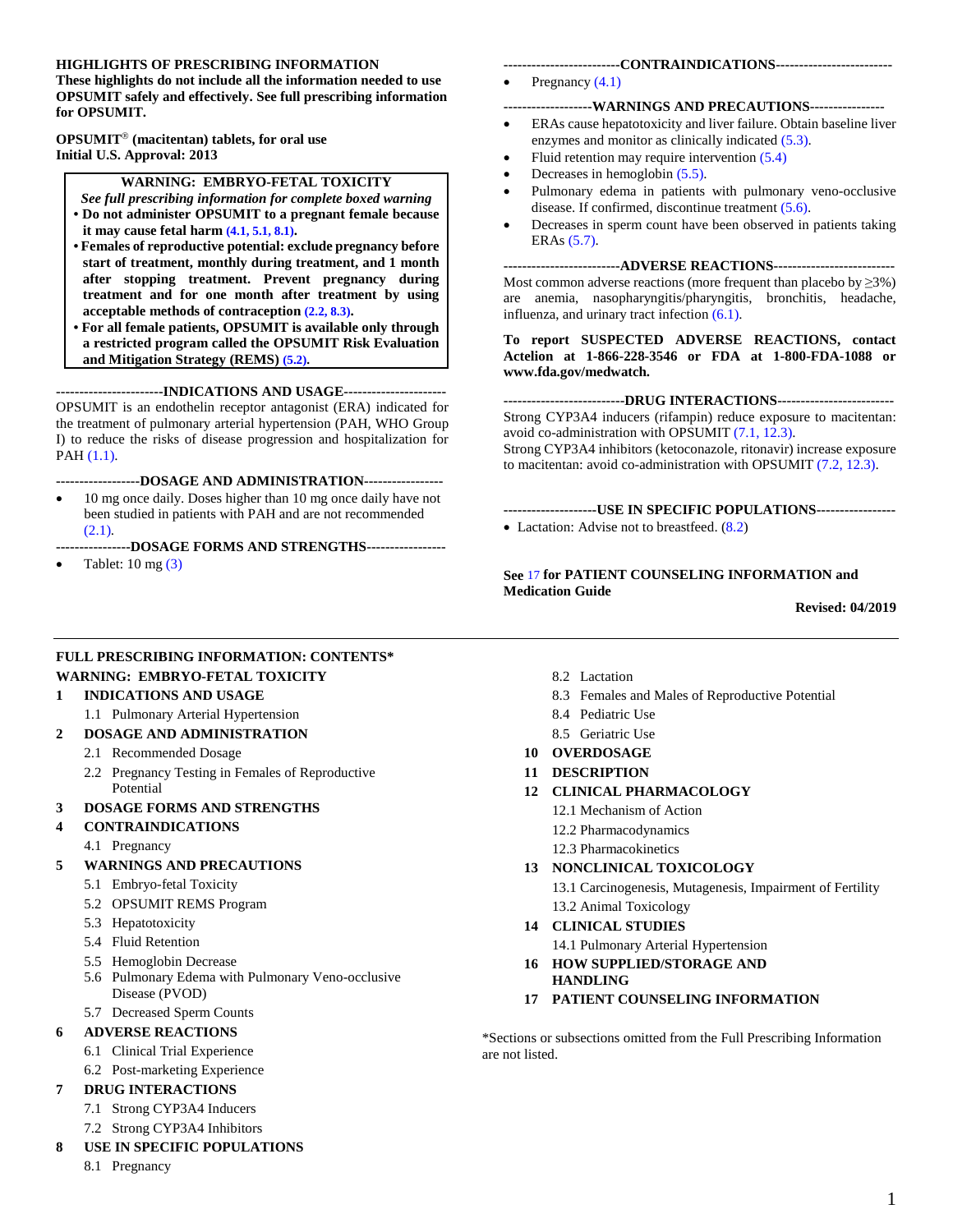### <span id="page-1-9"></span>**FULL PRESCRIBING INFORMATION**

### **WARNING: EMBRYO-FETAL TOXICITY**

- **Do not administer OPSUMIT to a pregnant female because it may cause fetal harm** *[\[see Contraindications \(4.1\),](#page-2-10) [Warnings and Precautions \(5.1\),](#page-2-7) [Use in Specific](#page-6-2) [Populations \(8.1\)\]](#page-6-2)***.**
- **Females of reproductive potential: Exclude pregnancy before the start of treatment, monthly during treatment, and 1 month after stopping treatment. Prevent pregnancy during treatment and for one month after stopping treatment by using acceptable methods of contraception** *[\[see Use in Specific Populations \(8.3\)\]](#page-6-3)***.**
- **For all female patients, OPSUMIT is available only through a restricted program called the OPSUMIT Risk Evaluation and Mitigation Strategy (REMS)** *[\[see Warnings](#page-2-8) [and Precautions \(5.2\)\]](#page-2-8)***.**

## <span id="page-1-0"></span>**1 INDICATIONS AND USAGE**

### <span id="page-1-7"></span><span id="page-1-1"></span>**1.1 Pulmonary Arterial Hypertension**

OPSUMIT is an endothelin receptor antagonist (ERA) indicated for the treatment of pulmonary arterial hypertension (PAH, WHO Group I) to reduce the risks of disease progression and hospitalization for PAH.

Effectiveness was established in a long-term study in PAH patients with predominantly WHO Functional Class II-III symptoms treated for an average of 2 years. Patients had idiopathic and heritable PAH (57%), PAH caused by connective tissue disorders (31%), and PAH caused by congenital heart disease with repaired shunts (8%) *[\[see Clinical Studies \(14.1\)\]](#page-11-3)*.

## <span id="page-1-2"></span>**2 DOSAGE AND ADMINISTRATION**

### <span id="page-1-8"></span><span id="page-1-3"></span>**2.1 Recommended Dosage**

The recommended dosage of OPSUMIT is 10 mg once daily for oral administration. Doses higher than 10 mg once daily have not been studied in patients with PAH and are not recommended.

### <span id="page-1-6"></span><span id="page-1-4"></span>**2.2 Pregnancy Testing in Females of Reproductive Potential**

Obtain a pregnancy test in females of reproductive potential prior to OPSUMIT treatment, monthly during treatment and one month after stopping OPSUMIT. Initiate treatment with OPSUMIT in females of reproductive potential only after a negative pregnancy test. *[\[see Boxed Warning,](#page-1-9) [Contraindications \(4.1\),](#page-2-10) [Warnings and Precautions \(5.3\),](#page-3-1) [Use in Specific Populations \(8.3\)\]](#page-6-3)*.

## <span id="page-1-5"></span>**3 DOSAGE FORMS AND STRENGTHS**

Tablets: 10 mg, bi-convex film-coated, round, white, and debossed with "10" on both sides.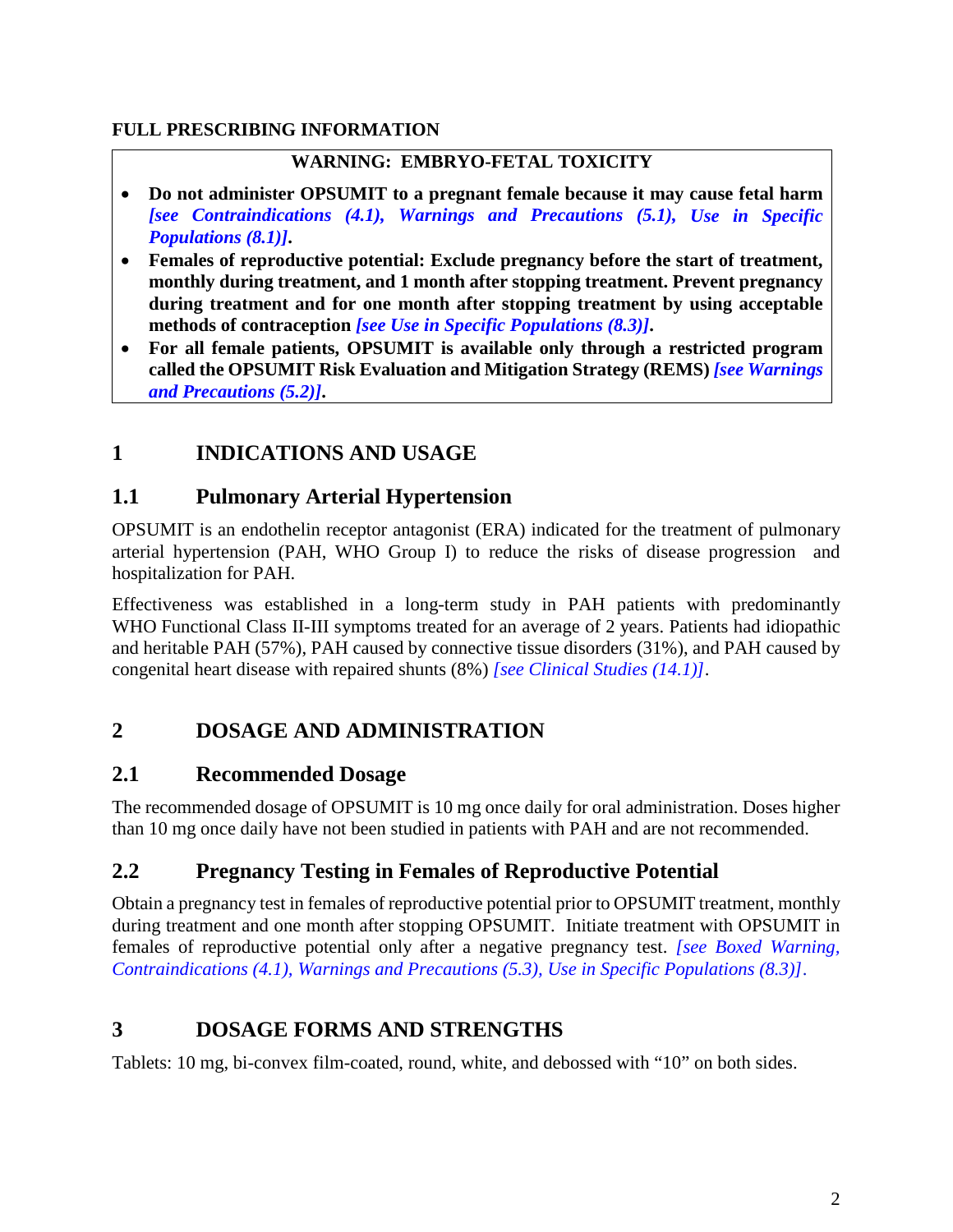## <span id="page-2-9"></span><span id="page-2-0"></span>**4 CONTRAINDICATIONS**

## <span id="page-2-10"></span><span id="page-2-6"></span><span id="page-2-1"></span>**4.1 Pregnancy**

OPSUMIT may cause fetal harm when administered to a pregnant woman. OPSUMIT is contraindicated in females who are pregnant. OPSUMIT was consistently shown to have teratogenic effects when administered to animals. If OPSUMIT is used during pregnancy, advise the patient of the potential risk to a fetus *[\[see Warnings and Precautions \(5.1\)](#page-2-7) [and Use in Specific](#page-6-2) [Populations \(8.1\)\]](#page-6-2)*.

## <span id="page-2-2"></span>**5 WARNINGS AND PRECAUTIONS**

## <span id="page-2-7"></span><span id="page-2-3"></span>**5.1 Embryo-fetal Toxicity**

OPSUMIT may cause fetal harm when administered during pregnancy and is contraindicated for use in females who are pregnant. In females of reproductive potential, exclude pregnancy prior to initiation of therapy, ensure use of acceptable contraceptive methods and obtain monthly pregnancy tests *[\[see Dosage and Administration \(2.2\)](#page-1-6) [and Use in Specific Populations \(8.1,](#page-6-2) [8.3\)\]](#page-6-3)*.

OPSUMIT is available for females through the OPSUMIT REMS Program, a restricted distribution program *[\[see Warnings and Precautions \(5.2\)\]](#page-2-8)*.

## <span id="page-2-8"></span><span id="page-2-4"></span>**5.2 OPSUMIT REMS Program**

For all females, OPSUMIT is available only through a restricted program called the OPSUMIT REMS Program, because of the risk of embryo-fetal toxicity *[\[see Contraindications \(4.1\),](#page-2-10) [Warnings and Precautions \(5.1\),](#page-2-7) [and Use in Specific Populations \(8.1,](#page-6-2) [8.3\)\]](#page-6-3)*.

Notable requirements of the OPSUMIT REMS Program include the following:

- Prescribers must be certified with the program by enrolling and completing training.
- All females, regardless of reproductive potential, must enroll in the OPSUMIT REMS Program prior to initiating OPSUMIT. Male patients are not enrolled in the REMS.
- Females of reproductive potential must comply with the pregnancy testing and contraception requirements *[\[see Use in Specific Populations \(8.3\)\]](#page-6-3)*.
- Pharmacies must be certified with the program and must only dispense to patients who are authorized to receive OPSUMIT.

Further information is available at www.OPSUMITREMS.com or 1-866-228-3546. Information on OPSUMIT certified pharmacies or wholesale distributors is available through Actelion Pathways at 1-866-228-3546.

## <span id="page-2-5"></span>**5.3 Hepatotoxicity**

ERAs have caused elevations of aminotransferases, hepatotoxicity, and liver failure. The incidence of elevated aminotransferases in the study of OPSUMIT in PAH is shown in [Table 1.](#page-3-4)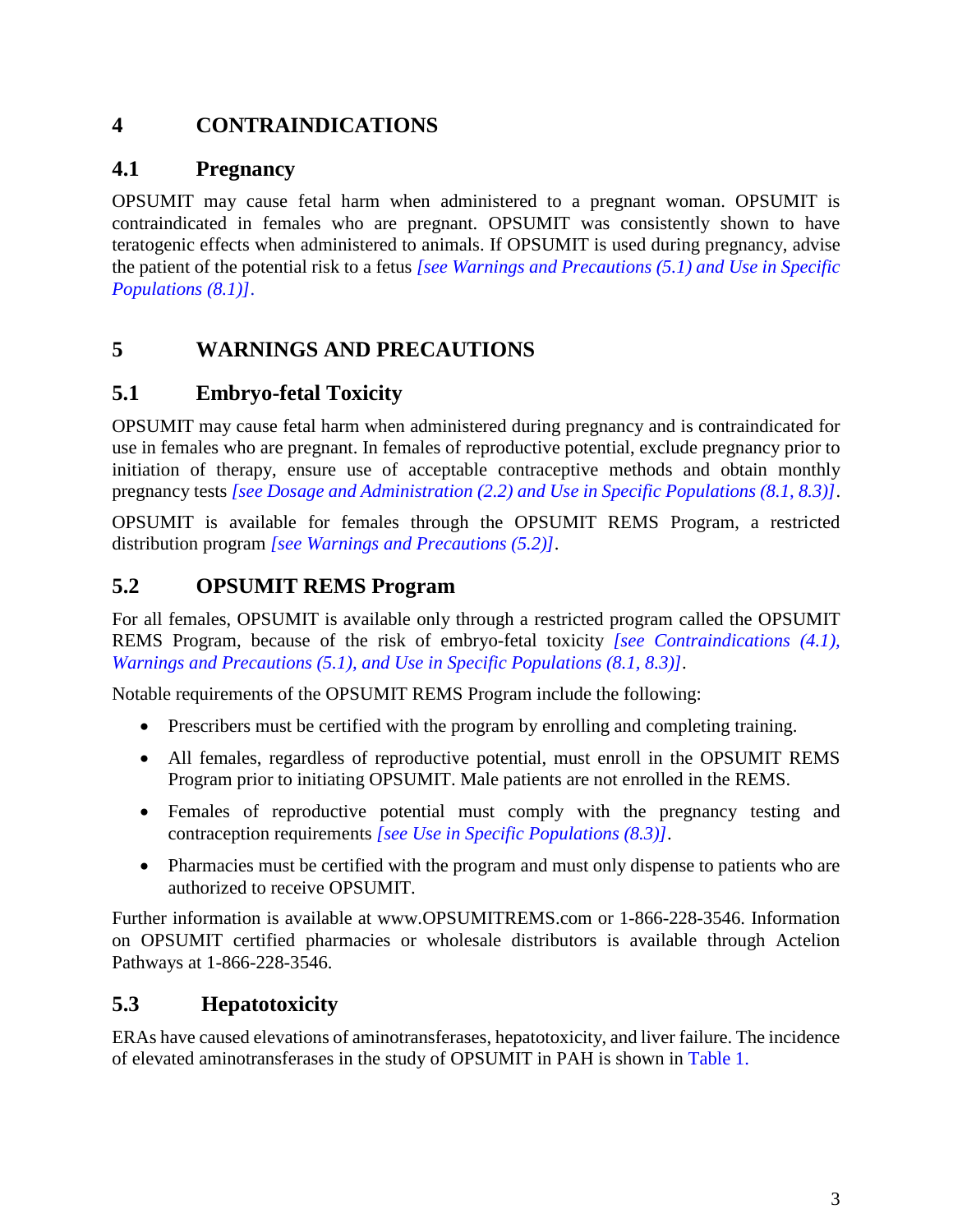|            | <b>OPSUMIT 10 mg</b><br>$(N=242)$ | <b>Placebo</b><br>$(N=249)$ |
|------------|-----------------------------------|-----------------------------|
| $>3$ x ULN | 3.4%                              | 4.5%                        |
| $>8$ x ULN | 2.1%                              | 0.4%                        |

<span id="page-3-4"></span><span id="page-3-1"></span>**Table 1 Incidence of Elevated Aminotransferases in the SERAPHIN Study**

In the placebo-controlled study of OPSUMIT, discontinuations for hepatic adverse events were 3.3% in the OPSUMIT 10 mg group vs. 1.6% for placebo.

Obtain liver enzyme tests prior to initiation of OPSUMIT and repeat during treatment as clinically indicated *[\[see Adverse Reactions \(6.2\)\]](#page-5-7)*.

Advise patients to report symptoms suggesting hepatic injury (nausea, vomiting, right upper quadrant pain, fatigue, anorexia, jaundice, dark urine, fever, or itching). If clinically relevant aminotransferase elevations occur, or if elevations are accompanied by an increase in bilirubin  $>2$ x ULN, or by clinical symptoms of hepatotoxicity, discontinue OPSUMIT. Consider re-initiation of OPSUMIT when hepatic enzyme levels normalize in patients who have not experienced clinical symptoms of hepatotoxicity.

## <span id="page-3-2"></span><span id="page-3-0"></span>**5.4 Fluid Retention**

Peripheral edema and fluid retention are known clinical consequences of PAH and known effects of ERAs. In the placebo-controlled study of OPSUMIT in PAH, the incidence of edema was 21.9% in the OPSUMIT 10 mg group and 20.5% in the placebo group.

Patients with underlying left ventricular dysfunction may be at particular risk for developing significant fluid retention after initiation of ERA treatment. In a small study of OPSUMIT in patients with pulmonary hypertension because of left ventricular dysfunction, more patients in the OPSUMIT group developed significant fluid retention and had more hospitalizations because of worsening heart failure compared to those randomized to placebo. Postmarketing cases of edema and fluid retention occurring within weeks of starting OPSUMIT, some requiring intervention with a diuretic or hospitalization for decompensated heart failure, have been reported *[\[see Adverse Reactions \(6.2\)\]](#page-5-7)*.

Monitor for signs of fluid retention after OPSUMIT initiation. If clinically significant fluid retention develops, evaluate the patient to determine the cause, such as OPSUMIT or underlying heart failure, and the possible need to discontinue OPSUMIT.

## <span id="page-3-3"></span>**5.5 Hemoglobin Decrease**

Decreases in hemoglobin concentration and hematocrit have occurred following administration of other ERAs and were observed in clinical studies with OPSUMIT. These decreases occurred early and stabilized thereafter. In the placebo-controlled study of OPSUMIT in PAH, OPSUMIT 10 mg caused a mean decrease in hemoglobin from baseline to up to 18 months of about 1.0 g/dL compared to no change in the placebo group. A decrease in hemoglobin to below 10.0 g/dL was reported in 8.7% of the OPSUMIT 10 mg group and in 3.4% of the placebo group. Decreases in hemoglobin seldom require transfusion. Initiation of OPSUMIT is not recommended in patients with severe anemia. Measure hemoglobin prior to initiation of treatment and repeat during treatment as clinically indicated *[\[see Adverse Reactions \(6.1\)\]](#page-4-7)*.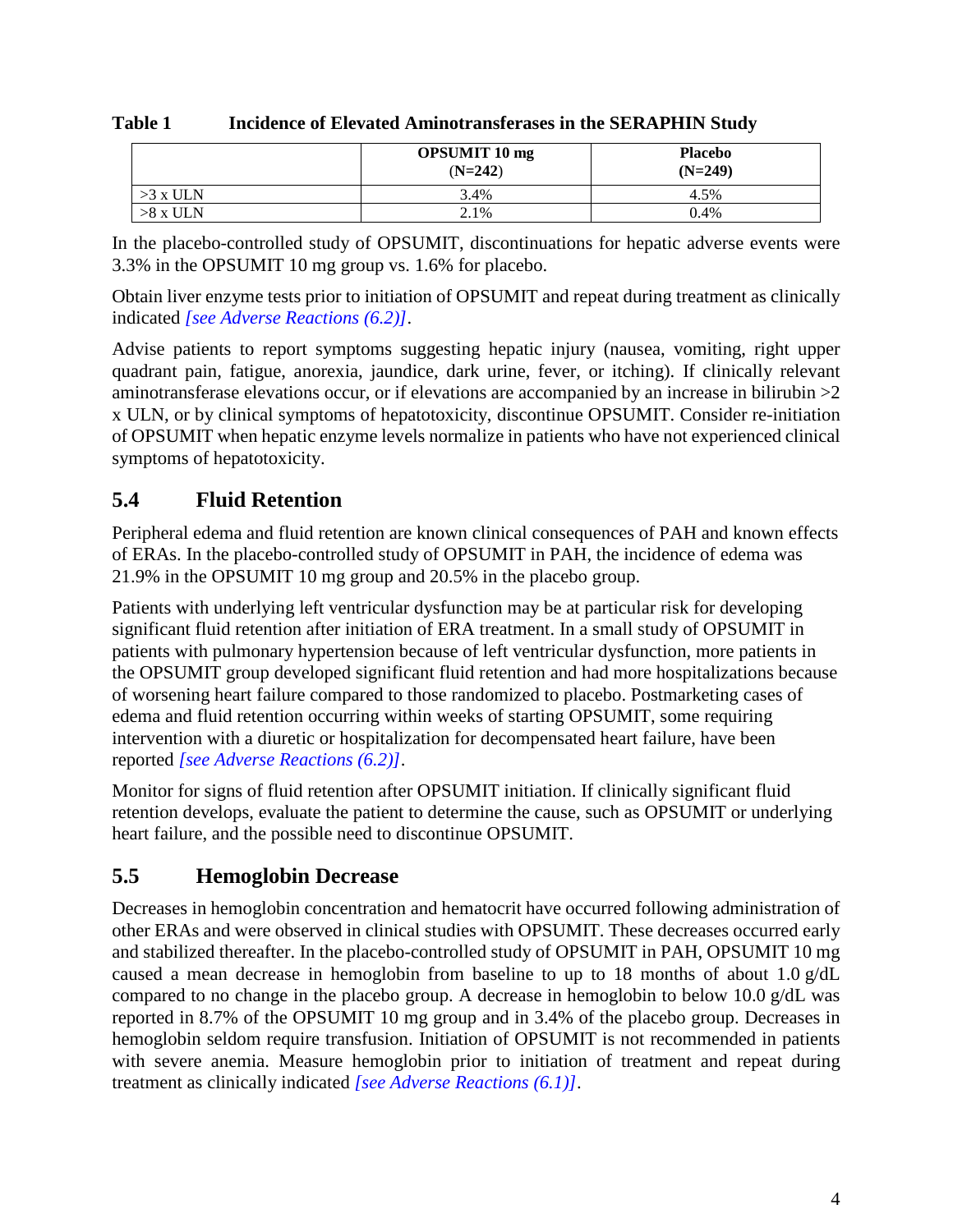### <span id="page-4-5"></span><span id="page-4-0"></span>**5.6 Pulmonary Edema with Pulmonary Veno-occlusive Disease (PVOD)**

Should signs of pulmonary edema occur, consider the possibility of associated PVOD. If confirmed, discontinue OPSUMIT.

## <span id="page-4-6"></span><span id="page-4-1"></span>**5.7 Decreased Sperm Counts**

OPSUMIT, like other ERAs, may have an adverse effect on spermatogenesis. Counsel men about potential effects on fertility *[see [Use in Specific Populations \(8.3\)](#page-6-3) and [Nonclinical Toxicology](#page-10-2) [\(13.1\)\]](#page-10-2)*.

### <span id="page-4-2"></span>**6 ADVERSE REACTIONS**

Clinically significant adverse reactions that appear in other sections of the labeling include:

- Embryo-fetal Toxicity *[\[see Warnings and Precautions \(5.1\)\]](#page-2-7)*
- Hepatotoxicity *[\[see Warnings and Precautions \(5.3\)\]](#page-3-1)*
- Fluid Retention *[\[see Warnings and Precautions \(5.4\)\]](#page-3-2)*
- Decrease in Hemoglobin *[\[see Warnings and Precautions \(5.5\)\]](#page-3-3)*

## <span id="page-4-7"></span><span id="page-4-3"></span>**6.1 Clinical Trial Experience**

Because clinical trials are conducted under widely varying conditions, adverse reaction rates observed in clinical trials of a drug cannot be directly compared to rates in the clinical trials of another drug and may not reflect the rates observed in clinical practice.

Safety data for OPSUMIT were obtained primarily from one placebo-controlled clinical study in 742 patients with PAH (SERAPHIN study) *[\[see Clinical Studies \(14\)\]](#page-11-4)*.

The exposure to OPSUMIT in this trial was up to 3.6 years with a median exposure of about 2 years (N=542 for 1 year; N=429 for 2 years; and N=98 for more than 3 years). The overall incidence of treatment discontinuations because of adverse events was similar across OPSUMIT 10 mg and placebo treatment groups (approximately 11%).

[Table 2](#page-4-8) presents adverse reactions more frequent on OPSUMIT than on placebo by  $\geq$ 3%.

<span id="page-4-8"></span>**Table 2 Adverse Reactions** 

<span id="page-4-4"></span>

|                             | <b>OPSUMIT 10 mg</b><br>$(N=242)$ | <b>Placebo</b><br>$(N=249)$ |
|-----------------------------|-----------------------------------|-----------------------------|
| <b>Adverse Reaction</b>     | (% )                              | $(\%)$                      |
| Anemia                      | 13                                |                             |
| Nasopharyngitis/pharyngitis | 20                                | l3                          |
| <b>Bronchitis</b>           | 12                                |                             |
| Headache                    | 14                                |                             |
| Influenza                   |                                   |                             |
| Urinary tract infection     |                                   |                             |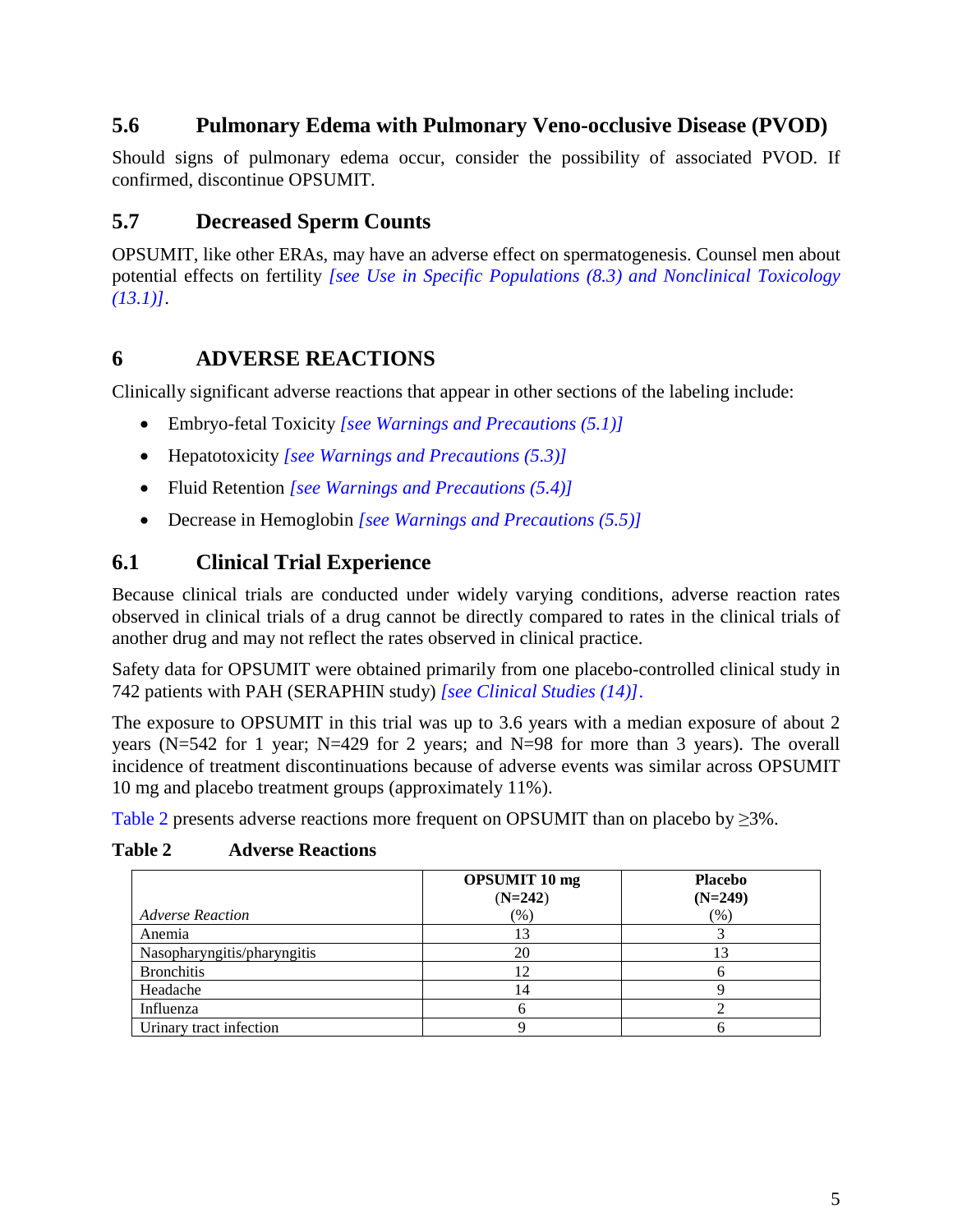## <span id="page-5-7"></span>**6.2 Post-marketing Experience**

The following adverse reactions have been identified during postapproval use of OPSUMIT. Because these reactions are reported voluntarily from a population of uncertain size, it is not always possible to reliably estimate their frequency or establish a causal relationship to drug exposure.

*Immune system disorders*: hypersensitivity reactions (angioedema, pruritus and rash)

*Respiratory, thoracic and mediastinal disorders*: nasal congestion

*Gastrointestinal disorders:* Elevations of liver aminotransferases (ALT, AST) and liver injury have been reported with OPSUMIT use; in most cases alternative causes could be identified (heart failure, hepatic congestion, autoimmune hepatitis). Endothelin receptor antagonists have been associated with elevations of aminotransferases, hepatotoxicity, and cases of liver failure *[\[see](#page-3-1) [Warnings and Precautions \(5.3\)\]](#page-3-1).*

*General disorders and administration site conditions*: edema/fluid retention. Cases of edema and fluid retention occurred within weeks of starting OPSUMIT, some requiring intervention with a diuretic, fluid management or hospitalization for decompensated heart failure. *[\[see Warnings and](#page-3-2) [Precautions \(5.4\)\]](#page-3-2)*

<span id="page-5-0"></span>*Cardiac disorders:* symptomatic hypotension

## **7 DRUG INTERACTIONS**

## <span id="page-5-5"></span><span id="page-5-1"></span>**7.1 Strong CYP3A4 Inducers**

Strong inducers of CYP3A4 such as rifampin significantly reduce macitentan exposure. Concomitant use of OPSUMIT with strong CYP3A4 inducers should be avoided *[\[see Clinical](#page-8-4) [Pharmacology \(12.3\)\]](#page-8-4)*.

## <span id="page-5-6"></span><span id="page-5-2"></span>**7.2 Strong CYP3A4 Inhibitors**

Concomitant use of strong CYP3A4 inhibitors like ketoconazole approximately double macitentan exposure. Many HIV drugs like ritonavir are strong inhibitors of CYP3A4. Avoid concomitant use of OPSUMIT with strong CYP3A4 inhibitors *[\[see Clinical Pharmacology \(12.3\)\]](#page-8-4)*. Use other PAH treatment options when strong CYP3A4 inhibitors are needed as part of HIV treatment *[\[see](#page-8-4)  [Clinical Pharmacology \(12.3\)\]](#page-8-4)*.

## <span id="page-5-3"></span>**8 USE IN SPECIFIC POPULATIONS**

## <span id="page-5-4"></span>**8.1 Pregnancy**

### Risk Summary

Based on data from animal reproduction studies, OPSUMIT may cause embryo-fetal toxicity, including birth defects and fetal death, when administered to a pregnant female and is contraindicated during pregnancy. There are risks to the mother and the fetus associated with pulmonary arterial hypertension in pregnancy *(see Clinical Considerations).* There are limited data on OPSUMIT use in pregnant women. Macitentan was teratogenic in rabbits and rats at all doses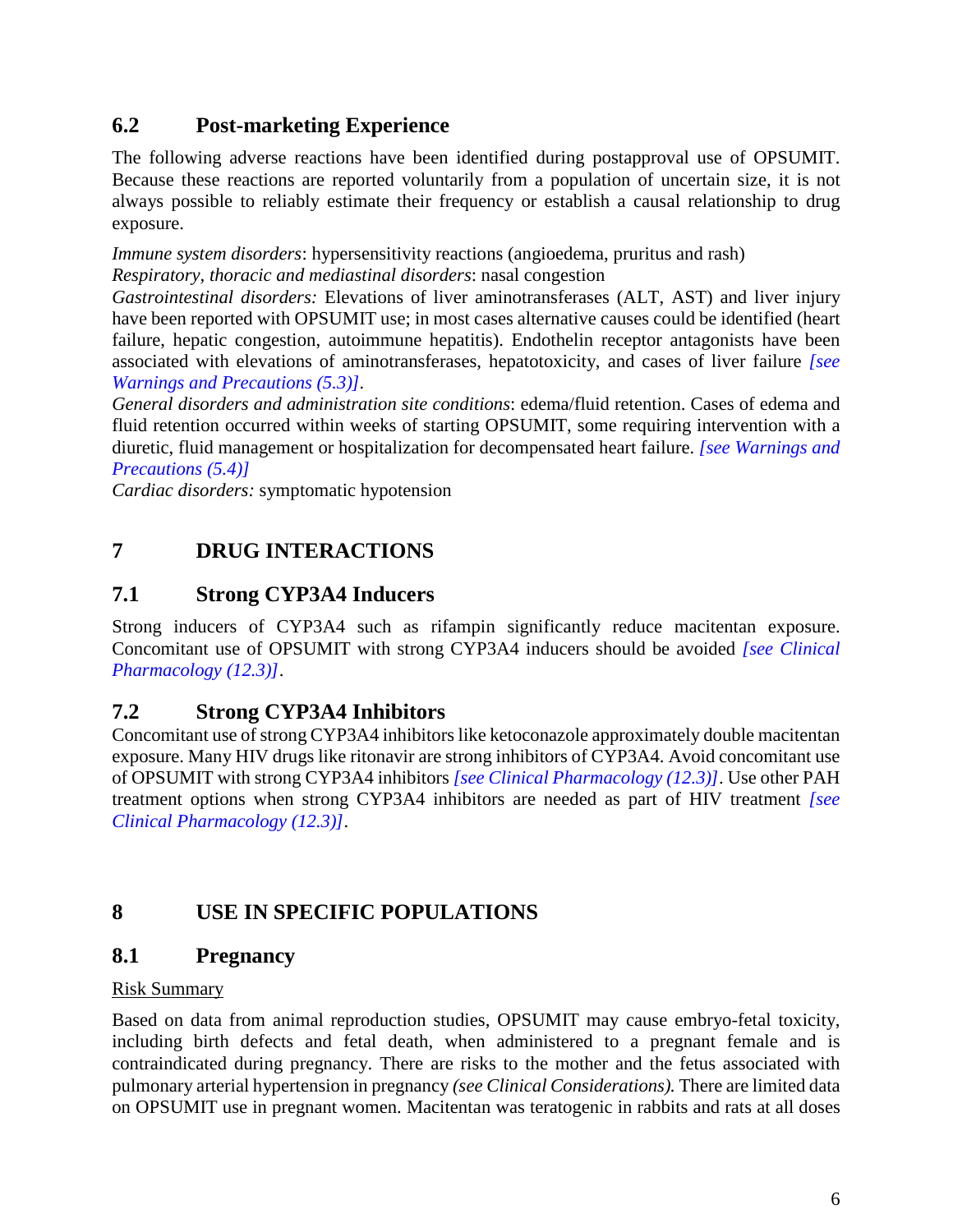<span id="page-6-2"></span>tested. If this drug is used during pregnancy, or if the patient becomes pregnant while taking this drug, advise the patient of the risk to a fetus *[\[see Contraindications \(4.1\)\]](#page-2-10)*.

The estimated background risk of major birth defects and miscarriage for the indicated population is unknown. All pregnancies have a background risk of birth defect, loss, or other adverse outcomes. In the U.S. general population, the estimated background risk of major birth defects and miscarriage in clinically recognized pregnancies is 2-4% and 15-20%, respectively.

### Clinical Considerations

### *Disease-associated maternal or embryo/fetal risk*

In patients with pulmonary arterial hypertension, pregnancy is associated with an increased rate of maternal and fetal morbidity and mortality, including spontaneous abortion, intrauterine growth restriction and premature labor.

### Data

### *Animal Data*

In both rabbits and rats, there were cardiovascular and mandibular arch fusion abnormalities. Administration of macitentan to female rats from late pregnancy through lactation caused reduced pup survival and impairment of the male fertility of the offspring at all dose levels tested.

## <span id="page-6-4"></span><span id="page-6-0"></span>**8.2 Lactation**

### Risk Summary

There are no data on the presence of macitentan in human milk, the effects on the breastfed infant, or the effect on milk production. Because of the potential for serious adverse reactions in breastfed infants from OPSUMIT advise women not to breastfeed during treatment with OPSUMIT.

### <span id="page-6-3"></span><span id="page-6-1"></span>**8.3 Females and Males of Reproductive Potential**

### Pregnancy Testing

Verify the pregnancy status of females of reproductive potential prior to initiating OPSUMIT, monthly during treatment and one month after stopping treatment with OPSUMIT. The patient should contact her physician immediately for pregnancy testing if onset of menses is delayed or pregnancy is suspected. If the pregnancy test is positive, the physician and patient must discuss the risks to her, the pregnancy, and the fetus *[\[see Warnings and Precautions \(5.1\),](#page-2-7) [and Dosage](#page-1-6) [and Administration \(2.2\)](#page-1-6) [and Contraindication \(4.1\)\]](#page-2-10)*.

### Contraception

Female patients of reproductive potential must use acceptable methods of contraception during treatment with OPSUMIT and for 1 month after treatment with OPSUMIT. Patients may choose one highly effective form of contraception (intrauterine devices (IUD), contraceptive implants or tubal sterilization) or a combination of methods (hormone method with a barrier method or two barrier methods). If a partner's vasectomy is the chosen method of contraception, a hormone or barrier method must be used along with this method. Counsel patients on pregnancy planning and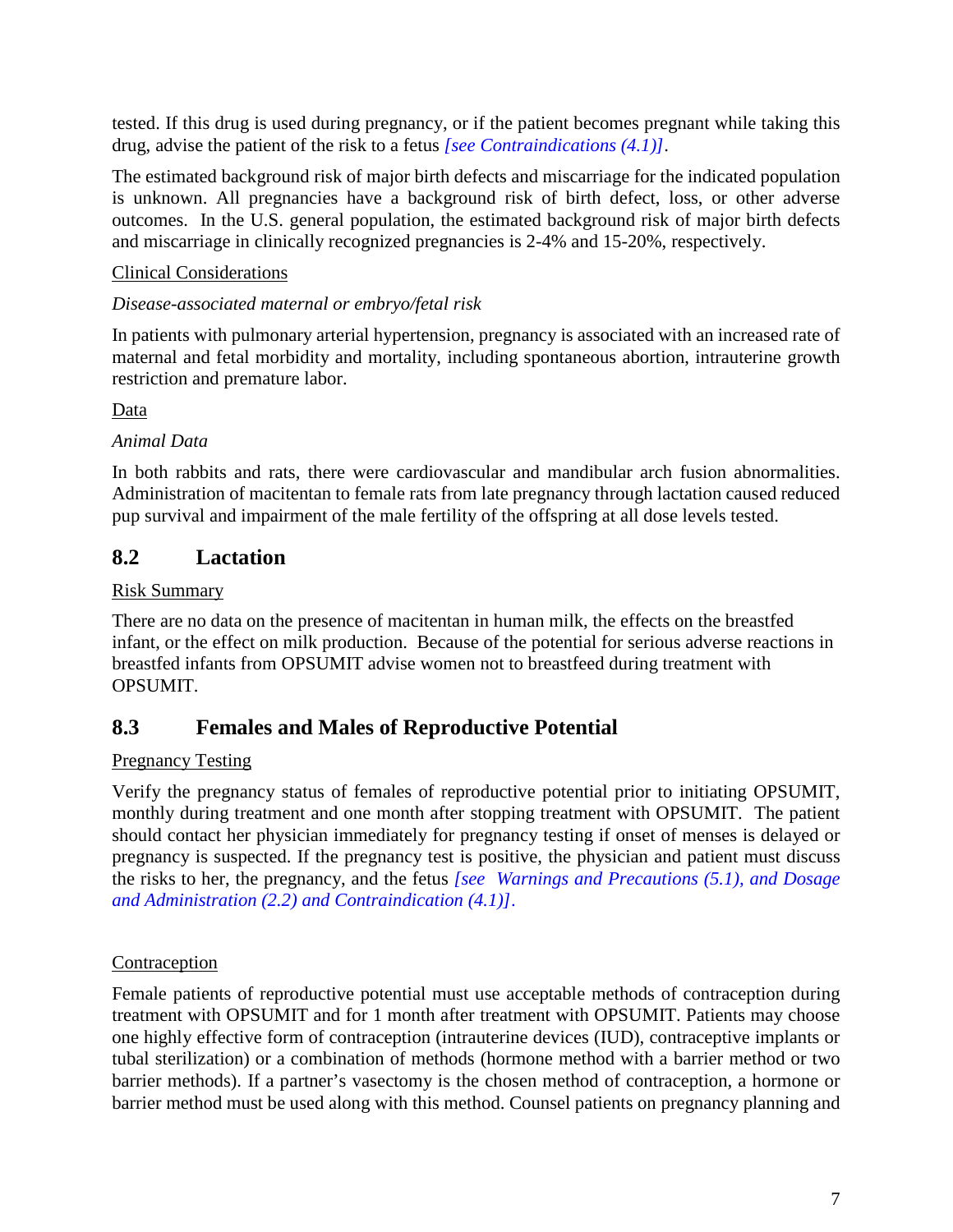prevention, including emergency contraception, or designate counseling by another healthcare provider trained in contraceptive counseling *[\[see Warnings and Precautions \(5.1\)\]](#page-2-7)*.

Infertility

Based on findings in animals, OPSUMIT may impair fertility in males of reproductive potential. It is not known whether effects on fertility would be reversible *[\[see Warnings and Precautions](#page-4-6) [\(5.7\),](#page-4-6) [Adverse Reactions \(6.1\)](#page-4-7) [and Nonclinical Toxicology \(13.1\)\]](#page-10-2)*.

## <span id="page-7-0"></span>**8.4 Pediatric Use**

The safety and efficacy of OPSUMIT in children have not been established.

## <span id="page-7-1"></span>**8.5 Geriatric Use**

Of the total number of subjects in the clinical study of OPSUMIT for PAH, 14% were 65 and over. No overall differences in safety or effectiveness were observed between these subjects and younger subjects.

## <span id="page-7-2"></span>**10 OVERDOSAGE**

OPSUMIT has been administered as a single dose of up to and including 600 mg to healthy subjects(60 times the approved dosage). Adverse reactions of headache, nausea and vomiting were observed. In the event of an overdose, standard supportive measures should be taken, as required. Dialysis is unlikely to be effective because macitentan is highly protein-bound.

## <span id="page-7-3"></span>**11 DESCRIPTION**

OPSUMIT (macitentan) is an endothelin receptor antagonist. The chemical name of macitentan is N-[5-(4-Bromophenyl)-6-[2-[(5-bromo-2-pyrimidinyl)oxy]ethoxy]-4-pyrimidinyl]-N' propylsulfamide. It has a molecular formula of  $C_{19}H_{20}Br_2N_6O_4S$  and a molecular weight of 588.27. Macitentan is achiral and has the following structural formula:



Macitentan is a crystalline powder that is insoluble in water. In the solid state macitentan is very stable, is not hygroscopic, and is not light sensitive.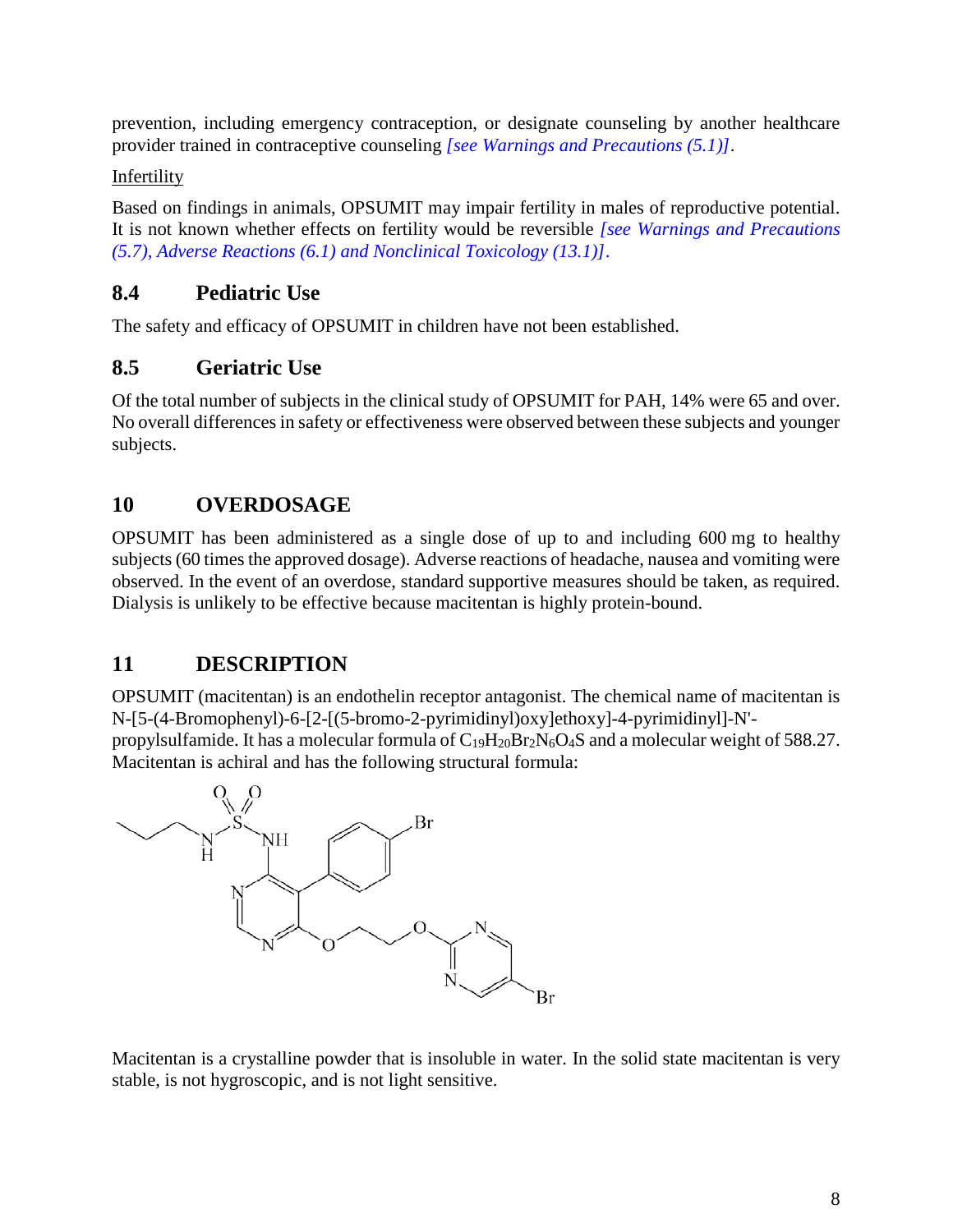OPSUMIT is available as a 10 mg film-coated tablet for once daily oral administration. The tablets include the following inactive ingredients: lactose monohydrate, magnesium stearate, microcrystalline cellulose, polysorbate 80, povidone, and sodium starch glycolate Type A. The tablets are film-coated with a coating material containing polyvinyl alcohol, soya lecithin, talc, titanium dioxide, and xanthan gum.

# <span id="page-8-0"></span>**12 CLINICAL PHARMACOLOGY**

## <span id="page-8-1"></span>**12.1 Mechanism of Action**

Endothelin (ET)-1 and its receptors ( $ET_A$  and  $ET_B$ ) mediate a variety of deleterious effects, such as vasoconstriction, fibrosis, proliferation, hypertrophy, and inflammation. In disease conditions such as PAH, the local ET system is upregulated and is involved in vascular hypertrophy and in organ damage.

Macitentan is an endothelin receptor antagonist that inhibits the binding of  $ET-1$  to both  $ET_A$  and  $ET_B$  receptors. Macitentan displays high affinity and sustained occupancy of the  $ET$  receptors in human pulmonary arterial smooth muscle cells. One of the metabolites of macitentan is also pharmacologically active at the ET receptors and is estimated to be about 20% as potent as the parent drug *in vitro*. The clinical impact of dual endothelin blockage is unknown.

## <span id="page-8-2"></span>**12.2 Pharmacodynamics**

*Pulmonary Hemodynamics*: The clinical efficacy study in patients with pulmonary arterial hypertension assessed hemodynamic parameters in a subset of patients after 6 months of treatment. Patients treated with OPSUMIT 10 mg (N=57) achieved a median reduction of 37% (95% CI 22- 49) in pulmonary vascular resistance and an increase of 0.6  $L/min/m^2$  (95% CI 0.3-0.9) in cardiac index compared to placebo (N=67).

*Cardiac Electrophysiology*: In a randomized, placebo-controlled four-way crossover study with a positive control in healthy subjects, repeated doses of macitentan 10 and 30 mg (3 times the recommended dosage) had no significant effect on the QTc interval.

## <span id="page-8-4"></span><span id="page-8-3"></span>**12.3 Pharmacokinetics**

The pharmacokinetics of macitentan and its active metabolite have been studied primarily in healthy subjects. The pharmacokinetics of macitentan are dose proportional over a range from 1 mg to 30 mg after once daily administration.

A cross study comparison shows that the exposures to macitentan and its active metabolite in patients with PAH are similar to those observed in healthy subjects.

### Absorption and Distribution

The maximum plasma concentration of macitentan is achieved about 8 hours after oral administration. The absolute bioavailability after oral administration is not known. In a study in healthy subjects, the exposure to macitentan and its active metabolite were unchanged after a high fat breakfast. Macitentan may therefore be taken with or without food.

Macitentan and its active metabolite are highly bound to plasma proteins (>99%), primarily to albumin and to a lesser extent to alpha-1-acid glycoprotein. The apparent volumes of distribution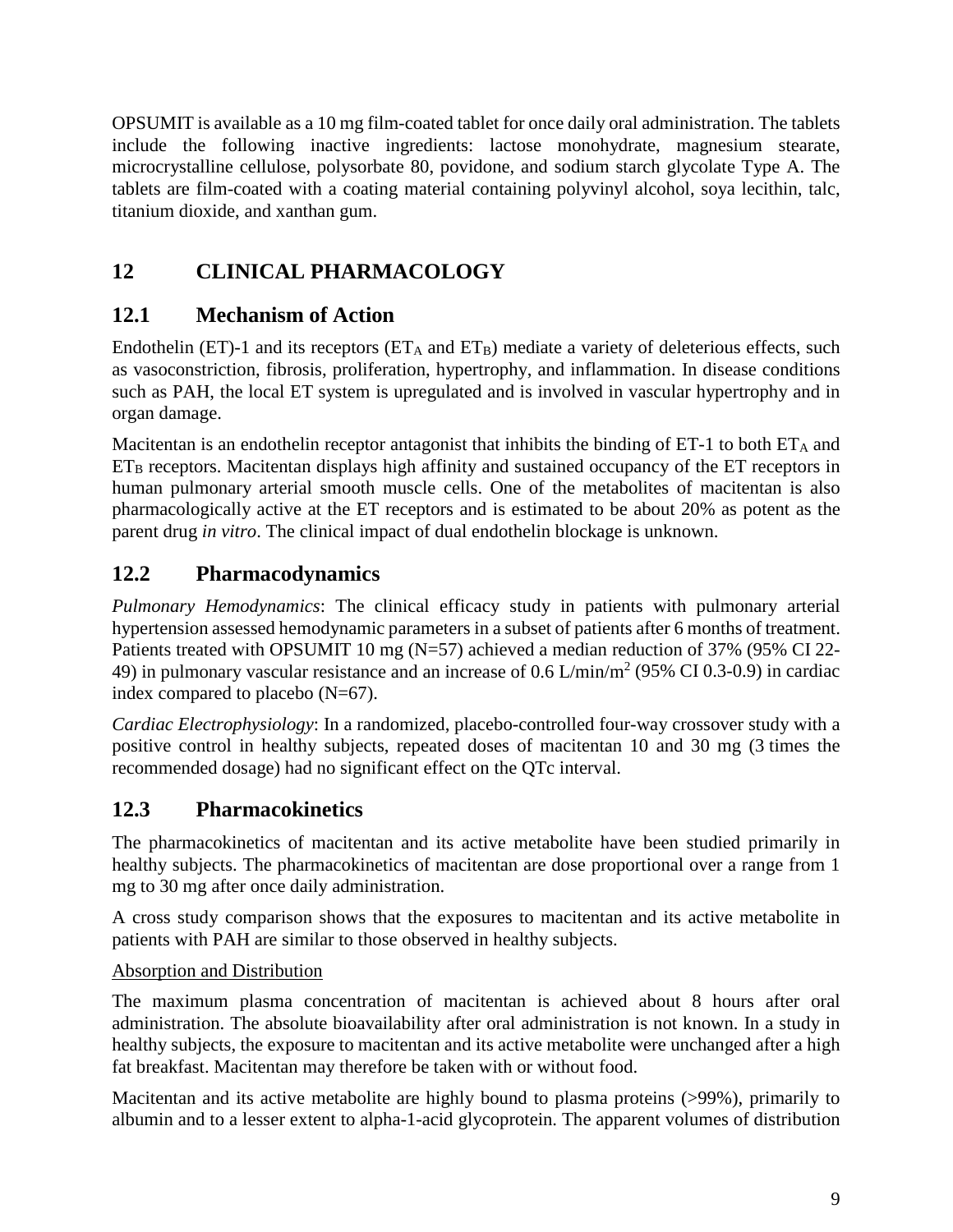(Vss/F) of macitentan and its active metabolite were about 50 L and 40 L respectively in healthy subjects.

### Metabolism and Elimination

Following oral administration, the apparent elimination half-lives of macitentan and its active metabolite are approximately 16 hours and 48 hours, respectively. Macitentan is metabolized primarily by oxidative depropylation of the sulfamide to form the pharmacologically active metabolite. This reaction is dependent on the cytochrome P450 (CYP) system, mainly CYP3A4 with minor contributions of CYP2C8, CYP2C9, and CYP2C19. At steady state in PAH patients, the systemic exposure to the active metabolite is 3-times the exposure to macitentan and is expected to contribute approximately 40% of the total pharmacologic activity. In a study in healthy subjects with radiolabeled macitentan, approximately 50% of radioactive drug material was eliminated in urine but none was in the form of unchanged drug or the active metabolite. About 24% of the radioactive drug material was recovered from feces.

### Special Populations

There are no clinically relevant effects of age, sex, or race on the pharmacokinetics of macitentan and its active metabolite.

*Renal impairment*: Exposure to macitentan and its active metabolite in patients with severe renal impairment (CrCl 15-29 mL/min) compared to healthy subjects was increased by 30% and 60%, respectively. This increase is not considered clinically relevant.

*Hepatic impairment*: Exposure to macitentan was decreased by 21%, 34%, and 6% and exposure to the active metabolite was decreased by 20%, 25%, and 25% in subjects with mild, moderate, or severe hepatic impairment (Child-Pugh Class A, B, and C), respectively. This decrease is not considered clinically relevant.

### Drug Interactions

### *In vitro studies*

At plasma levels obtained with dosing at 10 mg once daily, macitentan has no relevant inhibitory or inducing effects on CYP enzymes. Macitentan is not a substrate or inhibitor of multi-drug resistance protein (P-gp, MDR-1). The active metabolite of macitentan also is not an inhibitor of P-gp/MDR-1 at clinically relevant concentrations.

Macitentan and its active metabolite are not expected to have significant interaction with drug transporters such as organic anion transporting polypeptide (OATP1B1, OATP1B3), multidrug and toxin extrusion protein (MATE-1, MATE-2K), bile salt export pump (BSEP), sodiumtaurocholate co-transporting polypeptide (NTCP), organic cation transporter (OCT-1, OCT-3), organic anion transporter (OAT-1, OAT-3) or BCRP transporter at clinically relevant plasma concentrations.

### *In vivo studies*

*Effect of other drugs on macitentan:* The effect of other drugs on macitentan and its active metabolite are studied in healthy subjects and are shown in [Figure 1](#page-10-3) below.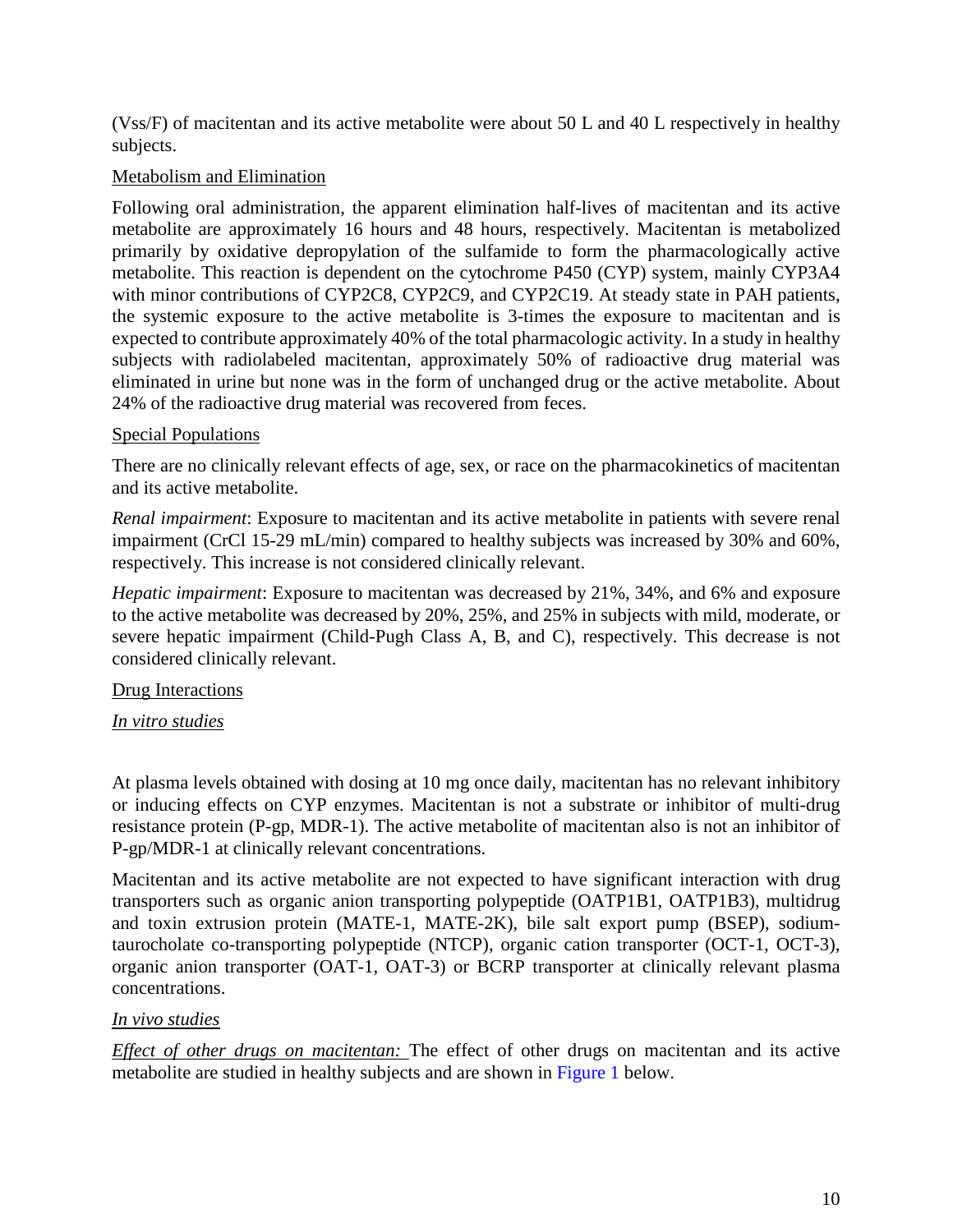### <span id="page-10-3"></span>**Figure 1**



Effects of other strong CYP3A4 inhibitors such as ritonavir on macitentan were not studied, but are likely to result in an increase in macitentan exposure at steady state similar to that seen with ketoconazole *[\[see Drug Interactions \(7.2\)\]](#page-5-6)*.

### *Effect of macitentan on other drugs*

*Warfarin:* Macitentan once daily dosing did not alter the exposure to R- and S-warfarin or their effect on international normalized ratio (INR).

*Sildenafil:* At steady-state, the exposure to sildenafil 20 mg t.i.d. increased by 15% during concomitant administration of macitentan 10 mg once daily. This change is not considered clinically relevant.

*Hormonal contraceptives:* Macitentan 10 mg once daily did not affect the pharmacokinetics of an oral contraceptive (norethisterone 1 mg and ethinyl estradiol 35 µg).

*BCRP Substrate drugs:* Macitentan 10 mg once daily did not affect the pharmacokinetics of concomitant use of a BCRP substrate drug (riociguat 1 mg and rosuvastatin 10 mg).

### <span id="page-10-0"></span>**13 NONCLINICAL TOXICOLOGY**

### <span id="page-10-2"></span><span id="page-10-1"></span>**13.1 Carcinogenesis, Mutagenesis, Impairment of Fertility**

*Carcinogenesis*: Carcinogenicity studies of 2 years' duration did not reveal any carcinogenic potential at exposures 75-fold and 140-fold the human exposure (based on AUC) in male and female mice, respectively, and 8.3- and 42-fold in male and female rats, respectively.

*Mutagenesis*: Macitentan was not genotoxic in a standard battery of *in vitro* and *in vivo* assays that included a bacterial reverse mutation assay, an assay for gene mutations in mouse lymphoma cells, a chromosome aberration test in human lymphocytes, and an *in vivo* micronucleus test in rats.

*Impairment of Fertility*: Treatment of juvenile rats from postnatal Day 4 to Day 114 led to reduced body weight gain and testicular tubular atrophy at exposures 7-fold the human exposure. Fertility was not affected.

Reversible testicular tubular dilatation was observed in chronic toxicity studies at exposures greater than 7-fold and 23-fold the human exposure in rats and dogs, respectively. After 2 years of treatment, tubular atrophy was seen in rats at 4-fold the human exposure. Macitentan did not affect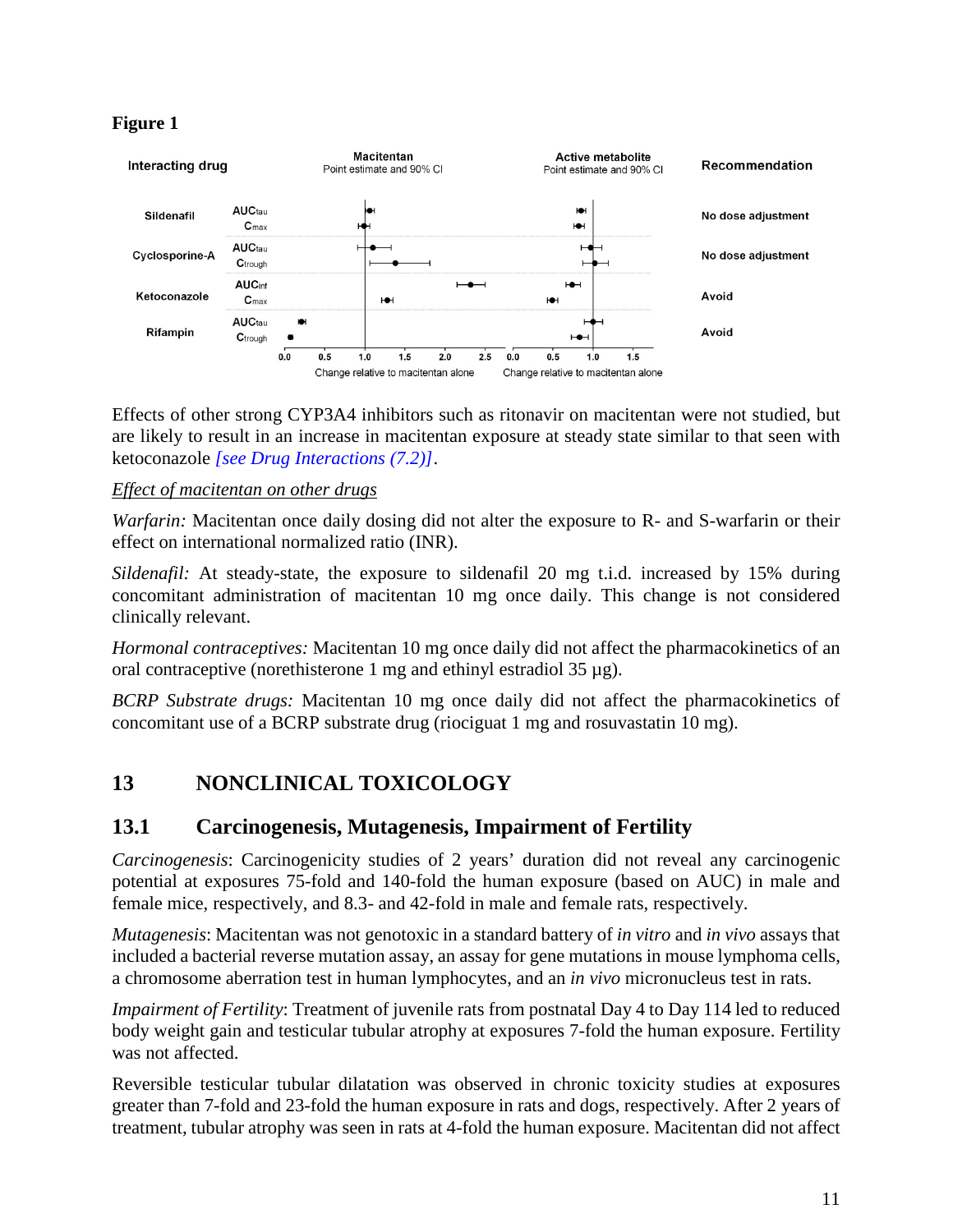male or female fertility at exposures ranging from 19- to 44-fold the human exposure, respectively, and had no effect on sperm count, motility, and morphology in male rats. No testicular findings were noted in mice after treatment up to 2 years.

## <span id="page-11-0"></span>**13.2 Animal Toxicology**

In dogs, macitentan decreased blood pressure at exposures similar to the therapeutic human exposure. Intimal thickening of coronary arteries was observed at 17-fold the human exposure after 4 to 39 weeks of treatment. Due to the species-specific sensitivity and the safety margin, this finding is considered not relevant for humans.

There were no adverse liver findings in long-term studies conducted in mice, rats, and dogs at exposures of 12- to 116-fold the human exposure.

# <span id="page-11-4"></span><span id="page-11-1"></span>**14 CLINICAL STUDIES**

## <span id="page-11-3"></span><span id="page-11-2"></span>**14.1 Pulmonary Arterial Hypertension**

The effect of macitentan on progression of PAH was demonstrated in a multi-center, long-term (average duration of exposure approximately 2 years), placebo-controlled study in 742 patients with symptomatic [WHO functional class (FC) II-IV] PAH who were randomized to placebo (n=250), 3 mg macitentan (n=250), or 10 mg macitentan (n=242) once daily. Patients were treated with OPSUMIT monotherapy or in combination with phosphodiesterase-5 inhibitors or inhaled prostanoids.

The primary study endpoint was time to the first occurrence of death, a significant morbidity event, defined as atrial septostomy, lung transplantation, initiation of IV or subcutaneous (SC) prostanoids, or "other worsening of PAH" during double-blind treatment plus 7 days. Other worsening was defined as all of the following: 1) a sustained  $\geq$ 15% decrease from baseline in 6 minute walk distance (6MWD), 2) worsening of PAH symptoms (worsening of WHO FC), and 3) need for additional treatment for PAH. All of these other worsening events were confirmed by an independent adjudication committee, blinded to treatment allocation. A critical secondary endpoint was time to PAH death or PAH hospitalization.

The mean patient age was 46 years (14% were age 65 or above). Most patients were white (55%) or Asian (29%) and female (77%). Approximately 52%, 46%, and 2% of patients were in WHO FC II, III, and IV, respectively.

Idiopathic or heritable PAH was the most common etiology in the study population (57%) followed by PAH caused by connective tissue disorders (31%), PAH caused by congenital heart disease with repaired shunts (8%), and PAH caused by other etiologies [drugs and toxins (3%) and HIV (1%)].

At baseline, the majority of enrolled patients (64%) were being treated with a stable dose of specific therapy for PAH, either oral phosphodiesterase inhibitors (61%) and/or inhaled/oral prostanoids (6%).

Study results are described for the placebo and OPSUMIT 10 mg groups. The median treatment durations were 101 and 118 weeks in the placebo and OPSUMIT 10 mg groups, respectively, up to a maximum of 188 weeks.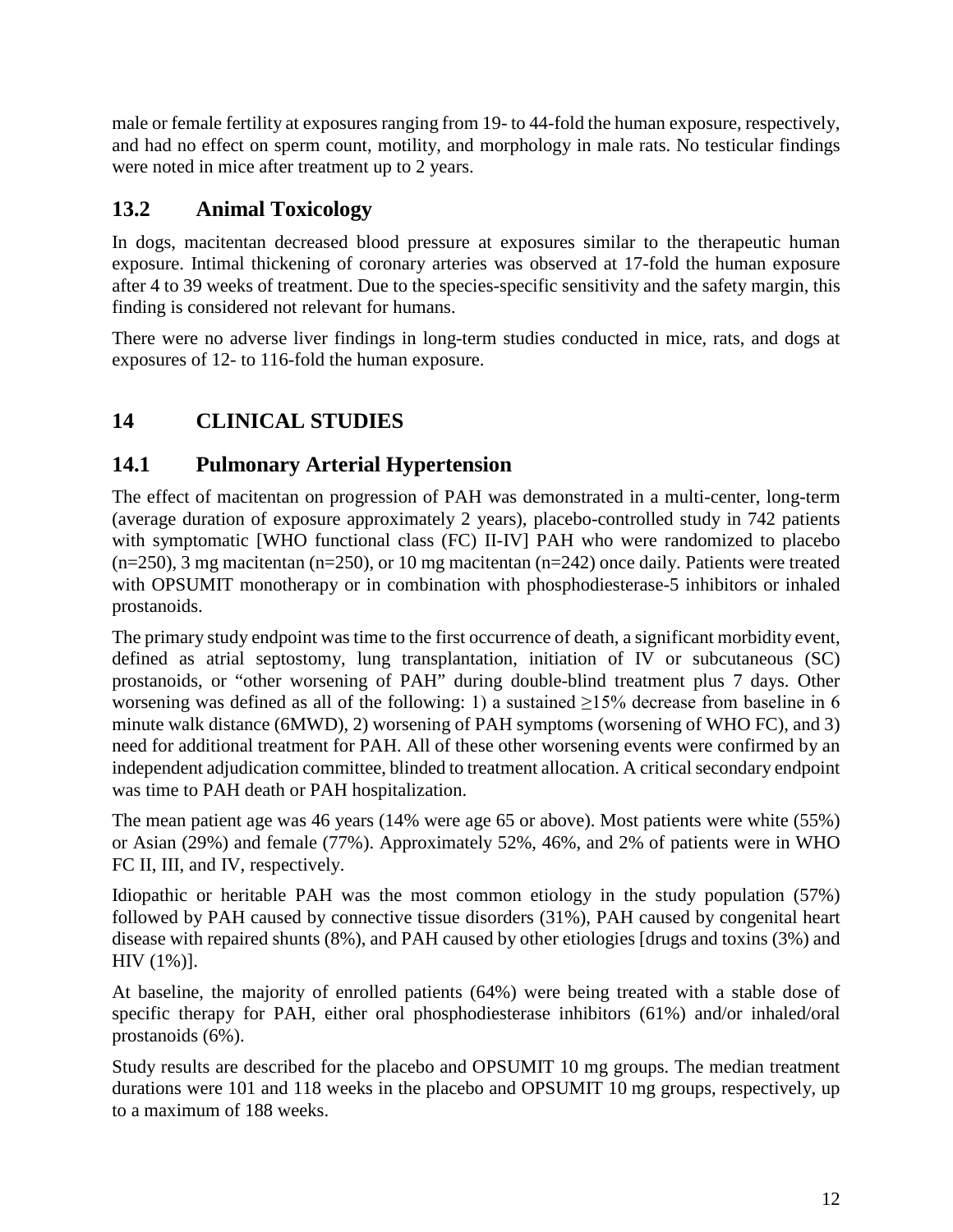Treatment with OPSUMIT 10 mg resulted in a 45% reduction (HR 0.55, 97.5% CI 0.39-0.76; logrank  $p<0.0001$ ) in the occurrence of the primary endpoint up to end of double-blind treatment compared to placebo [\(Table 3](#page-13-0) and [Figure 2\)](#page-12-0). The beneficial effect of OPSUMIT 10 mg was primarily attributable to a reduction in clinical worsening events (deterioration in 6MWD and worsening of PAH symptoms and need for additional PAH treatment).



<span id="page-12-0"></span>**Figure 2 Kaplan-Meier Estimates of the Occurrence of the Primary Endpoint Event in the SERAPHIN Study**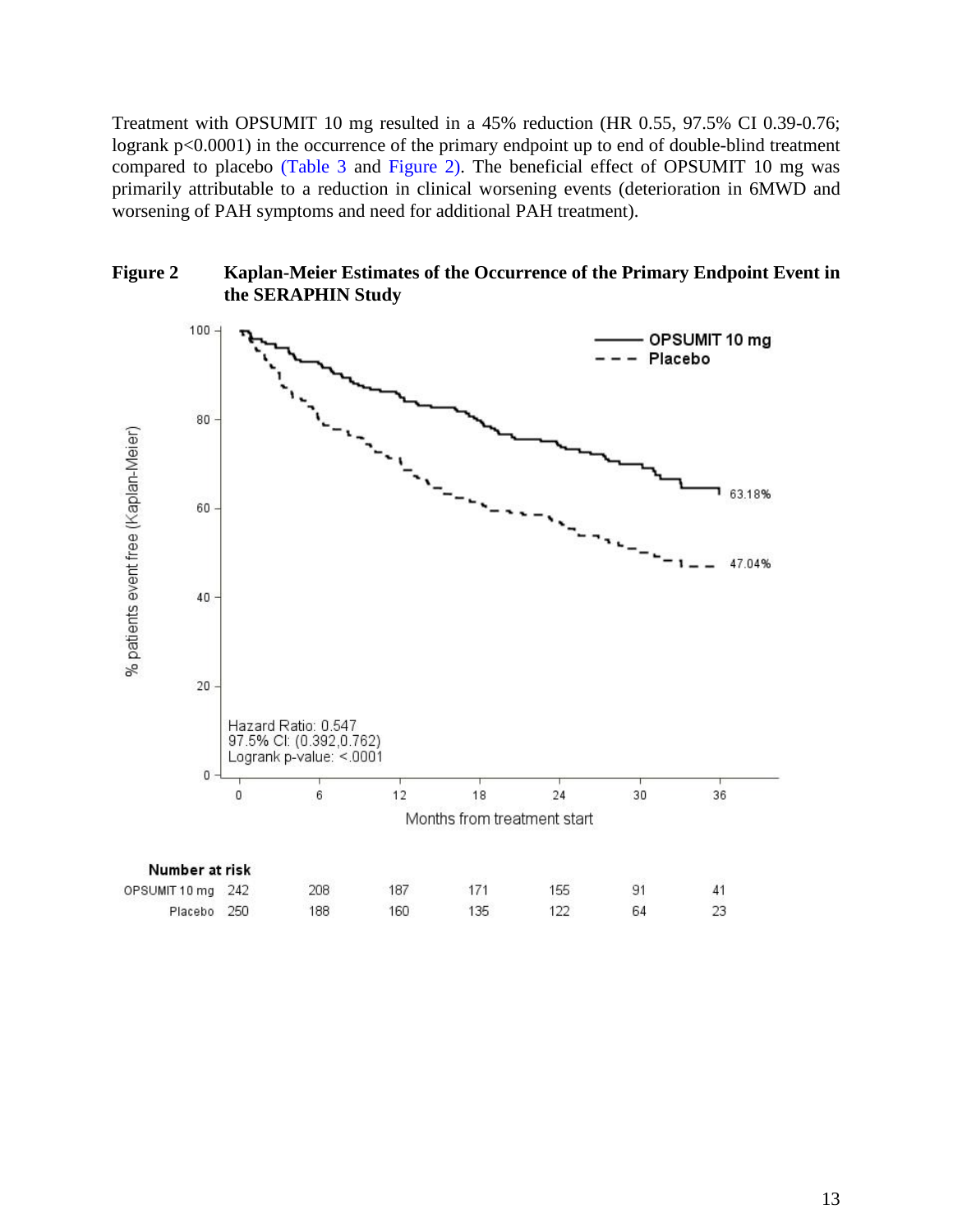|                                         | <b>Placebo</b><br>$N = 250$<br>n(%) | <b>OPSUMIT 10 mg</b><br>$N = 242$<br>$n\left(\frac{0}{0}\right)$ |
|-----------------------------------------|-------------------------------------|------------------------------------------------------------------|
| Patients with a primary endpoint event* | 116(46.4)                           | 76(31.4)                                                         |
| Component as first event                |                                     |                                                                  |
| <b>Worsening PAH</b>                    | 93 (37.2)                           | 59 (24.4)                                                        |
| Death                                   | 17(6.8)                             | 16(6.6)                                                          |
| <b>IV/SC</b> prostanoid                 | 6(2.4)                              | 1(0.4)                                                           |

#### <span id="page-13-0"></span>**Table 3 Summary of Primary Endpoint Events**

\*No patients experienced an event of lung transplantation or atrial septostomy in the placebo or OPSUMIT 10 mg treatment groups.

Subgroup analyses were performed to examine their influence on outcome as shown in [Figure 3.](#page-14-0) Consistent efficacy of OPSUMIT 10 mg on the primary endpoint was seen across subgroups of age, sex, race, etiology, by monotherapy or in combination with another PAH therapy, baseline 6MWD, and baseline WHO FC.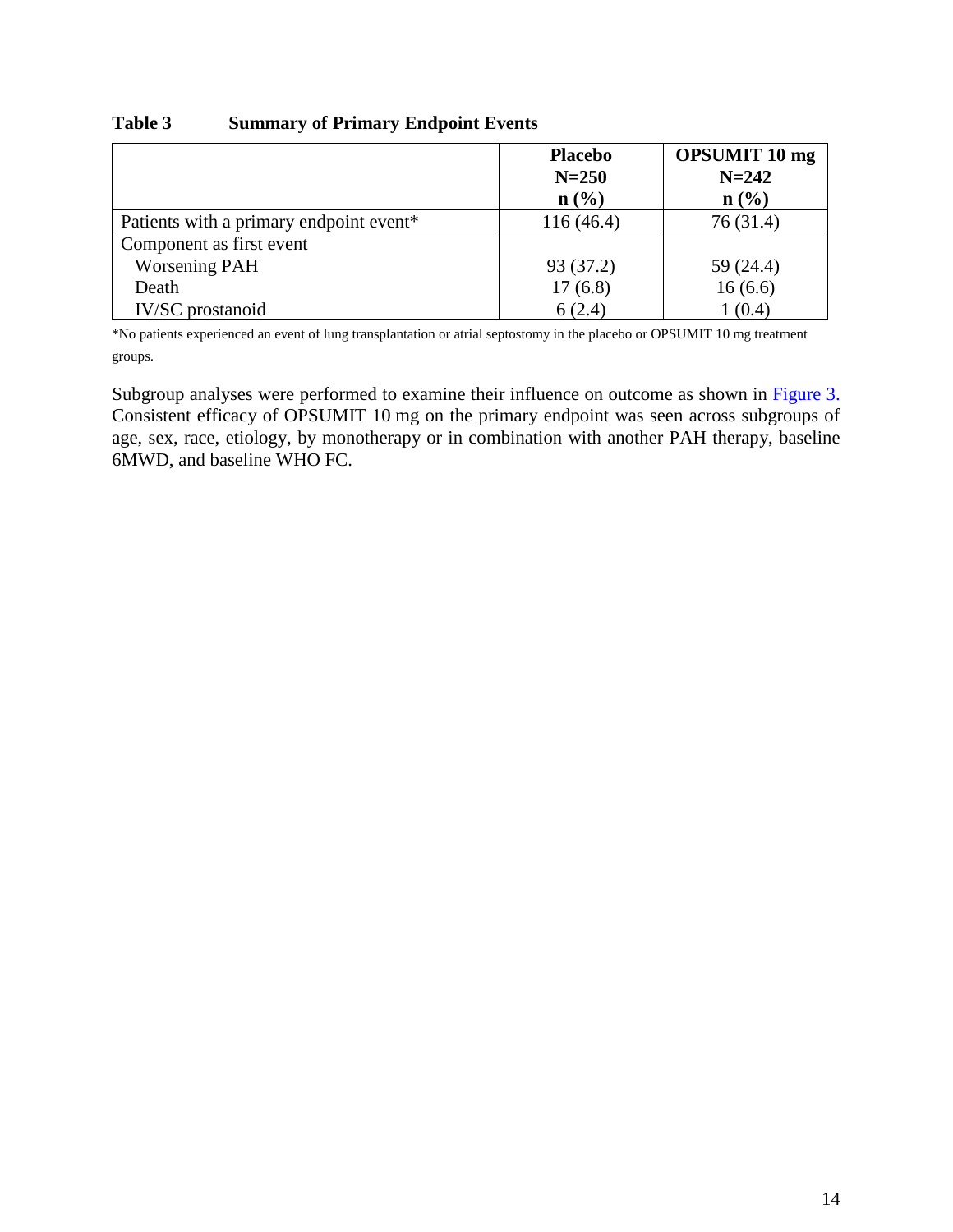| Characteristic                       | <b>Hazard Ratio</b>             | Eo/No Ep/Np |                | HR (95% CI)       |
|--------------------------------------|---------------------------------|-------------|----------------|-------------------|
| Overall Treatment Effect             |                                 |             |                |                   |
| Primary Endpoint                     | ⊢₩⊣                             |             | 76/242 116/250 | 0.55(0.41, 0.73)  |
| Age at baseline *                    |                                 |             |                |                   |
| 18-64 years                          |                                 |             | 61/209 91/199  | 0.53(0.38, 0.74)  |
| > 64 years                           |                                 | 12/27       | 21/44          | 0.69(0.34, 1.41)  |
| Sex                                  |                                 |             |                |                   |
| Males                                |                                 | 16/48       | 35/65          | 0.49(0.27, 0.89)  |
| Females                              |                                 | 60/194      | 81/185         | 0.57(0.41, 0.80)  |
| Race                                 |                                 |             |                |                   |
| Caucasian/white                      |                                 | 43/135      | 58/131         | 0.56(0.37, 0.83)  |
| Asian                                |                                 | 19/65       | 36/71          | 0.48(0.27, 0.84)  |
| Other                                |                                 | 14/42       | 22/48          | 0.64(0.32, 1.25)  |
| PAH etiology                         |                                 |             |                |                   |
| Connective tissue disorders          |                                 | 20/73       | 31/82          | 0.58(0.33, 1.02)  |
| Congenital heart disease with shunts |                                 | 4/21        | 10/26          | 0.41(0.13, 1.31)  |
| Idiopathic/Other                     |                                 | 52/147      | 75/140         | 0.53(0.37, 0.76)  |
| Concomitant PAH therapy at baseline  |                                 |             |                |                   |
| Yes                                  |                                 | 50/154      | 68/154         | 0.62(0.43, 0.89)  |
| No                                   |                                 | 26/88       | 48/96          | 0.45(0.28, 0.72)  |
| WHO FC at baseline                   |                                 |             |                |                   |
| $\mathbb{I}^{\star\star}$            |                                 | 25/121      | 41/130         | 0.58(0.35, 0.95)  |
| <b>III/IV</b>                        |                                 | 51/121      | 75/120         | 0.49(0.34, 0.70)  |
| Geographical region                  |                                 |             |                |                   |
| North America                        |                                 | 4/23        | 5/30           | 1.07 (0.29, 3.98) |
| Western Europe/Israel                |                                 | 12/48       | 21/51          | 0.45(0.22, 0.92)  |
| Eastern Europe/Turkey                |                                 | 24/62       | 33/59          | 0.53(0.31, 0.90)  |
| Asia                                 |                                 | 21/68       | 33/68          | 0.54(0.31, 0.94)  |
| Latin America                        |                                 | 15/41       | 24/42          | 0.53(0.28, 1.02)  |
| Walk test at baseline                |                                 |             |                |                   |
| >380                                 |                                 | 21/117      | 30/100         | 0.58(0.33, 1.01)  |
| 52380                                |                                 |             | 55/125 86/149  | 0.55(0.39, 0.77)  |
|                                      |                                 |             |                |                   |
|                                      | 0.1                             | 10          |                |                   |
|                                      | Favors OPSUMIT   Favors Placebo |             |                |                   |
|                                      |                                 |             |                |                   |

## <span id="page-14-0"></span>**Figure 3 Subgroup Analysis of the SERAPHIN Study**

\* there were 6 patients in OPSUMIT and 7 in placebo that were under 18 years<br>\*\* includes 1 patient in OPSUMIT with WHO FC I at baseline

Eo = Number of events OPSUMIT 10 mg; No = Number of patients randomized to OPSUMIT 10 mg  $Ep =$  Number of events placebo;  $Np =$  Number of patients randomized to placebo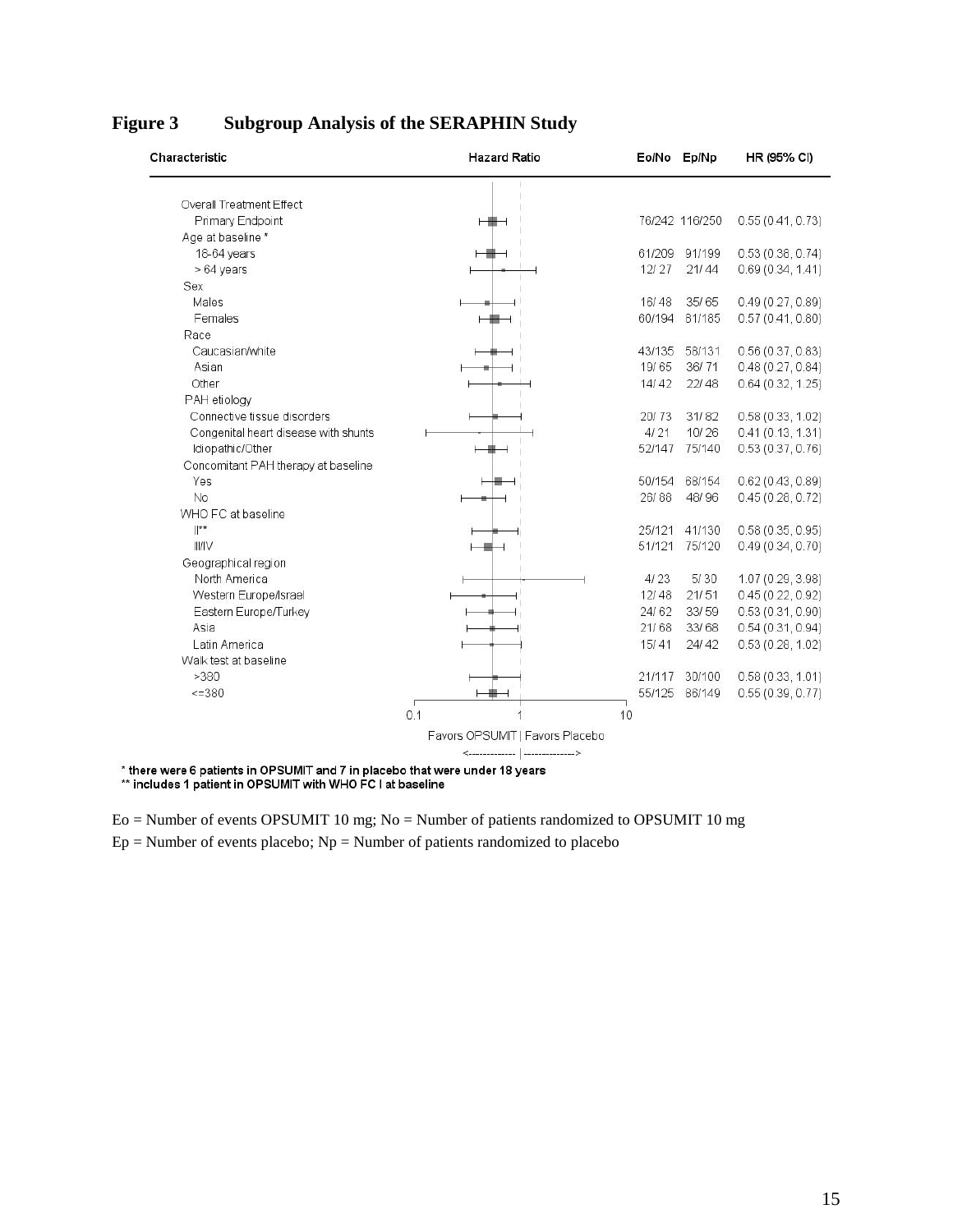PAH related death or hospitalization for PAH was assessed as a secondary endpoint. The risk of PAH related death or hospitalization for PAH was reduced by 50% in patients receiving OPSUMIT 10 mg compared to placebo (HR 0.50, 97.5% CI 0.34-0.75; logrank p<0.0001) [\(Table 4](#page-16-2) and [Figure](#page-15-0)  [4\)](#page-15-0).

<span id="page-15-0"></span>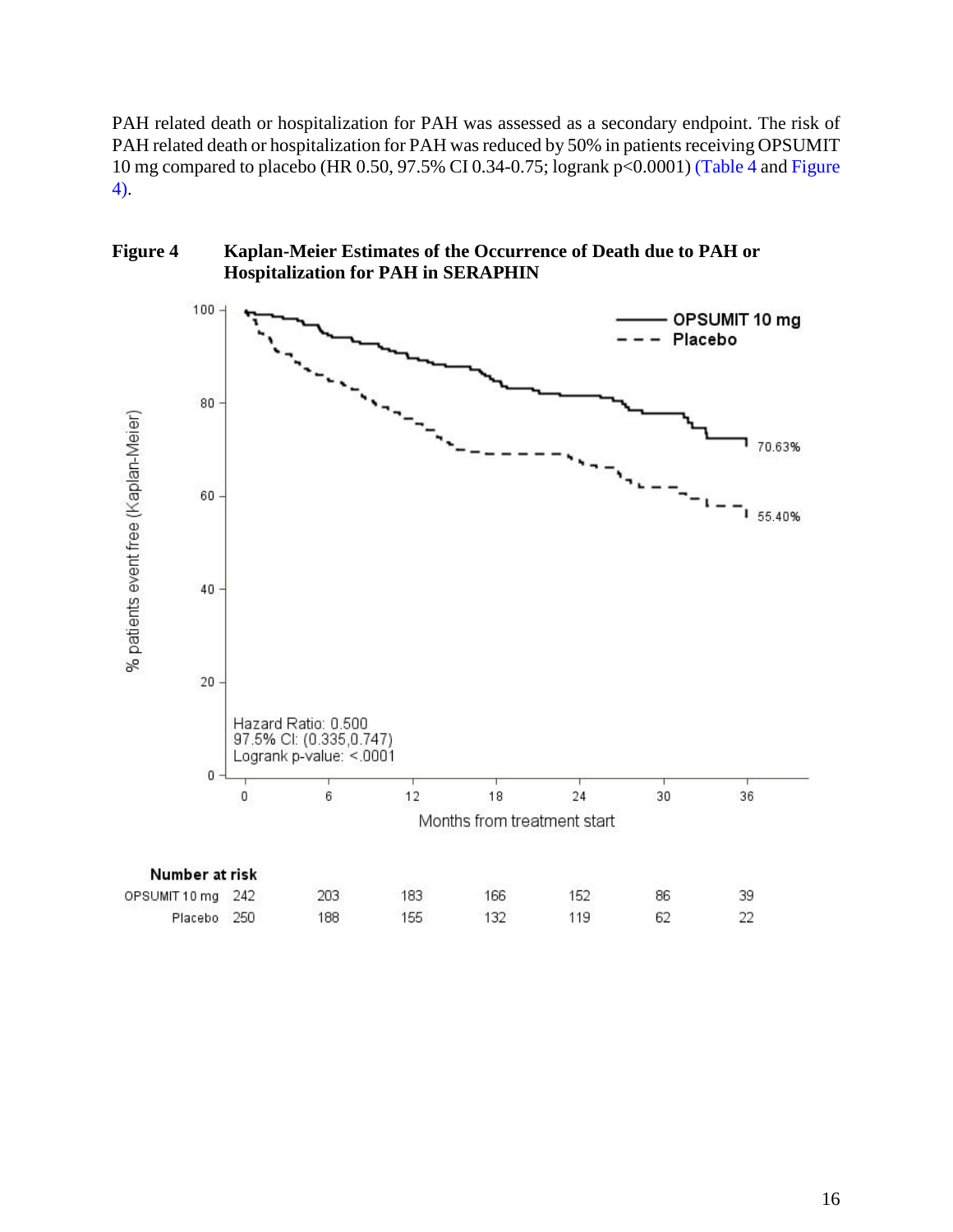|                                             | <b>Placebo</b><br>$(N=250)$<br>n(%) | <b>OPSUMIT 10 mg</b><br>$(N=242)$<br>$n\left(\frac{0}{0}\right)$ |
|---------------------------------------------|-------------------------------------|------------------------------------------------------------------|
| Death due to PAH or hospitalization for PAH | 84 (33.6)                           | 50(20.7)                                                         |
| Component as first event                    |                                     |                                                                  |
| Death due to PAH                            | 5(2.0)                              | 5(2.1)                                                           |
| <b>Hospitalization for PAH</b>              | 79 (31.6)                           | 45 (18.6)                                                        |

### <span id="page-16-2"></span>**Table 4 Summary of Death due to PAH and Hospitalization due to PAH**

Treatment with OPSUMIT 10 mg resulted in a placebo-corrected mean increase in 6MWD of 22 meters at Month 6 (97.5% CI 3-41; p=0.0078), with significant improvement in 6MWD by Month 3. 6MWD increased more in patients with worse baseline WHO Functional Class (37 meters and 12 meters placebo-corrected mean increase in WHO FC III/IV and FC I/II, respectively). The increase in 6MWD achieved with OPSUMIT was maintained for the duration of the study.

Treatment with OPSUMIT 10 mg led to an improvement of at least one WHO Functional Class at Month 6 in 22% of patients compared to 13% of patients treated with placebo.

### *Long-Term Treatment of PAH*

In long-term follow-up of patients who were treated with OPSUMIT 10 mg in the placebocontrolled study (N=242) and the open-label extension study, Kaplan-Meier estimates of survival at 1, 2, 5, and 7 years were 95%, 89%, 73%, and 63% respectively. The median exposure to OPSUMIT was 4.6 years. These uncontrolled observations do not allow comparison with a group not given Opsumit and cannot be used to determine the long term-effect of Opsumit on mortality.

## <span id="page-16-0"></span>**16 HOW SUPPLIED/STORAGE AND HANDLING**

OPSUMIT tablets are 10 mg white, film-coated, bi-convex debossed with "10" on both sides and supplied as follows:

15 count /PVC/ PE/PVDC aluminum foil blisters in carton (NDC 66215-501-15)

30 count white high-density polyethylene bottle in carton (NDC 66215-501-30)

Store at 20ºC to 25ºC (68ºF to 77ºF). Excursions are permitted between 15°C and 30°C (59°F and 86°F). [See USP Controlled Room Temperature].

## <span id="page-16-1"></span>**17 PATIENT COUNSELING INFORMATION**

Advise patient to read FDA-approved patient labeling (Medication Guide).

Embryo-Fetal Toxicity

Counsel female patients of reproductive potential about the need to use reliable methods of contraception during treatment with OPSUMIT and for one month after treatment discontinuation. Females of reproductive potential must have monthly pregnancy tests and must use reliable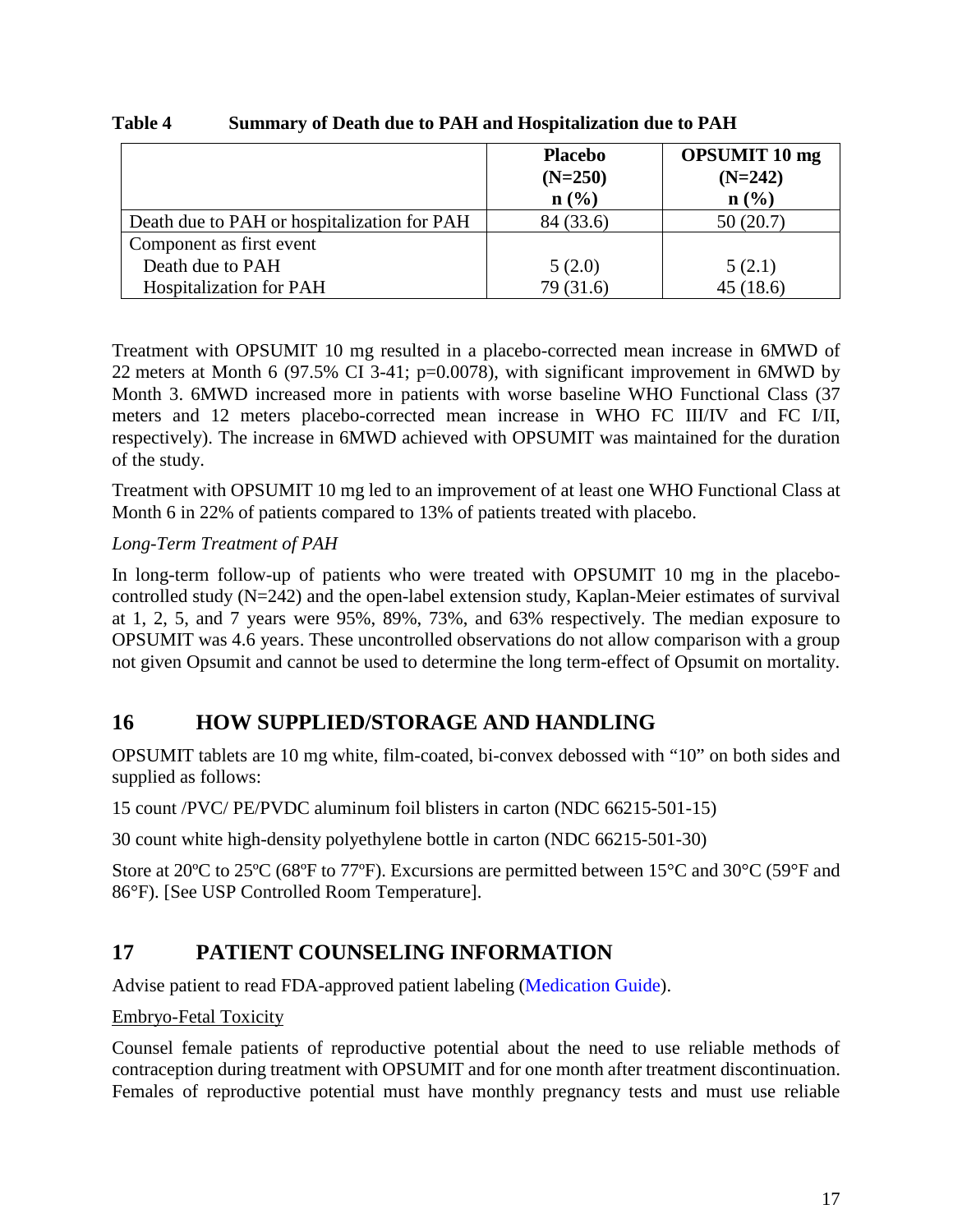<span id="page-17-0"></span>methods of contraception while taking OPSUMIT and for one month after discontinuing OPSUMIT *[\[see Use in Specific Populations \(8.1\)\].](#page-6-2)*

### OPSUMIT REMS Program

For female patients, OPSUMIT is available only through a restricted program called the OPSUMIT REMS Program *[\[see Warnings and Precautions \(5.2\)\]](#page-2-8)*. Male patients are not enrolled in the OPSUMIT REMS.

Patients may choose one highly effective form of contraception (intrauterine devices (IUD), contraceptive implants or tubal sterilization) or a combination of methods (hormone method with a barrier method or two barrier methods).

Patients should be instructed to contact their physician if they suspect they may be pregnant. Patients should seek additional contraceptive advice from a gynecologist or similar expert as needed.

Inform female patients (and their guardians, if applicable) of the following notable requirements.

- Female patients must sign an enrollment form.
- Female patients of reproductive potential must comply with the pregnancy testing and contraception requirements *[\[see Use in Specific Populations \(8.3\)\]](#page-6-3)*.

Educate and counsel females of reproductive potential on the use of emergency contraception in the event of unprotected sex or contraceptive failure.

Advise pre-pubertal females to report any changes in their reproductive status immediately to her prescriber.

Review the Medication Guide and REMS educational materials with female patients.

### **Lactation**

Advise women not to breastfeed during treatment with OPSUMIT *[\[see Use in Specific Population](#page-6-4) [\(8.2\)\].](#page-6-4)*

### **Hepatotoxicity**

Some members of this pharmacological class are hepatotoxic. Educate patients on signs of hepatotoxicity. Advise patients that they should contact their doctor if they have unexplained nausea, vomiting, right upper quadrant pain, fatigue, anorexia, jaundice, dark urine, fever, or itching.

#### Fluid Retention

Educate patients on signs of fluid retention. Advise patients that they should contact their doctor if they have unusual weight increase or swelling of the ankles or legs.

#### Administration

Patients should be advised not to split, crush, or chew tablets.

Manufactured for: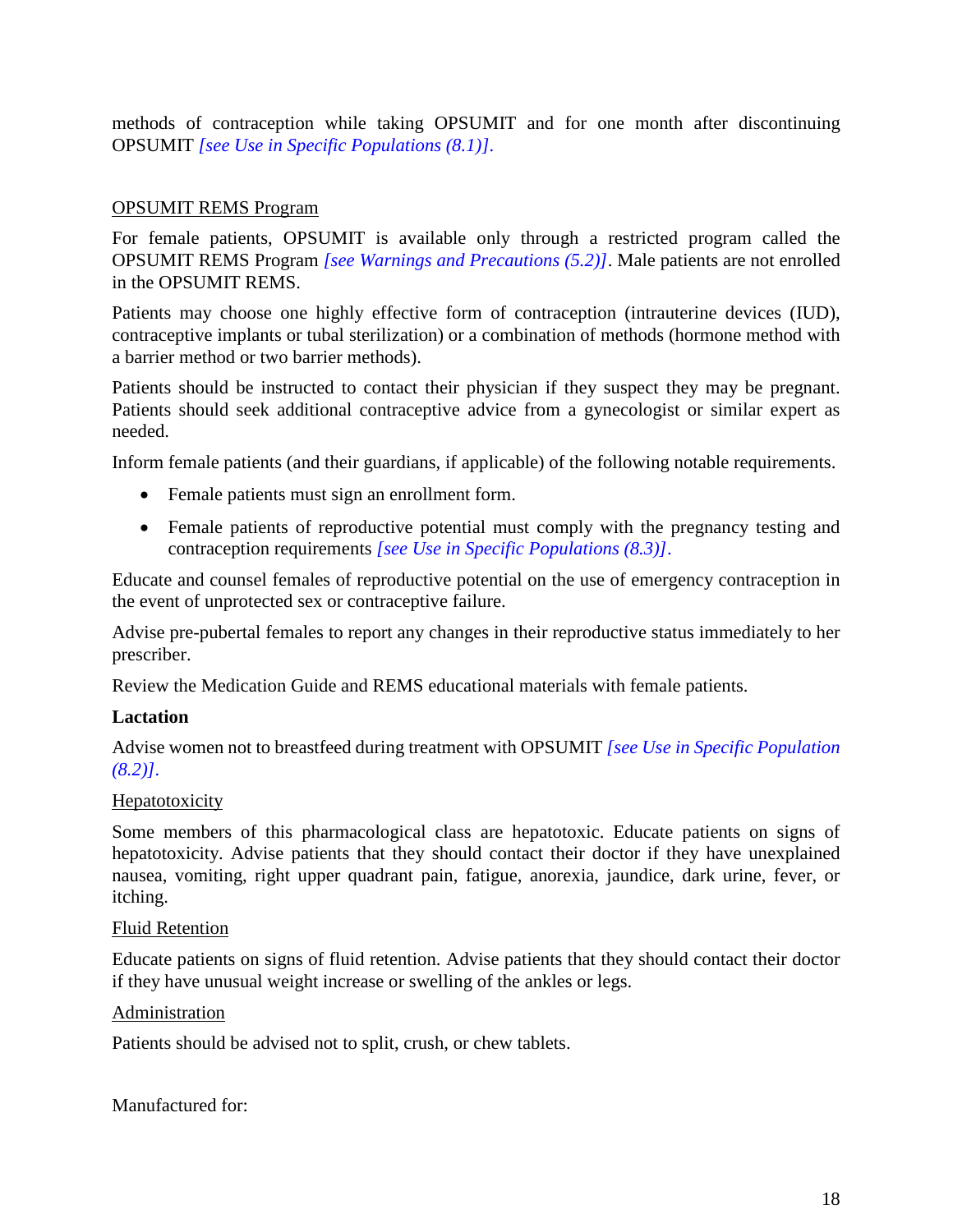Actelion Pharmaceuticals US, Inc. 5000 Shoreline Court, Ste. 200 South San Francisco, CA 94080, USA

 2019 Actelion Pharmaceuticals US, Inc. All rights reserved. ACT20190423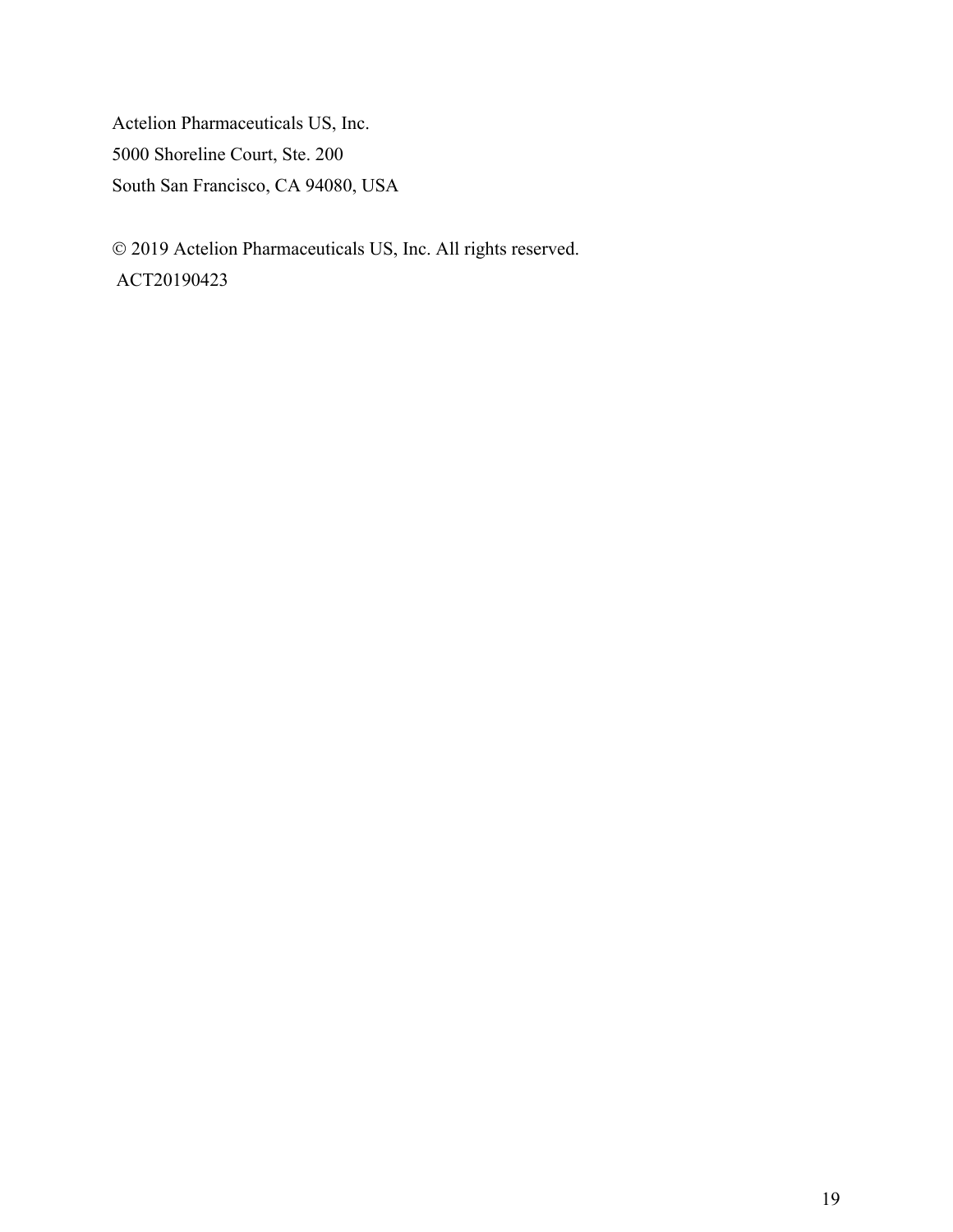#### **Medication Guide OPSUMIT® (OP-sum-it) (macitentan) tablets**

<span id="page-19-0"></span>Read this Medication Guide for OPSUMIT before you start taking OPSUMIT and each time you get a refill. There may be new information. This Medication Guide does not take the place of talking with your healthcare provider about your medical condition or your treatment.

#### **What is the most important information I should know about OPSUMIT?**

#### • **Serious birth defects.**

**OPSUMIT can cause serious birth defects if taken during pregnancy.** 

- **Females must not be pregnant when they start taking OPSUMIT or become pregnant during treatment with OPSUMIT.**
- **Females who are able to get pregnant must have a negative pregnancy test before beginning** treatment with OPSUMIT, each month during treatment with OPSUMIT and 1 month after stopping OPSUMIT. Talk to your healthcare provider about your menstrual cycle. Your healthcare provider will decide when to do the pregnancy test, and will order a pregnancy test for you depending on your menstrual cycle.
	- o Females who are able to get pregnant are females who:
		- have entered puberty, even if they have not started their menstrual period, **and**
		- have a uterus, **and**
		- have not gone through menopause. Menopause means that you have not had a menstrual period for at least 12 months for natural reasons, or that you have had your ovaries removed.
	- o Females who are not able to get pregnant are females who:
		- have not yet entered puberty, **or**
		- do not have a uterus, **or**
		- have gone through menopause. Menopause means that you have not had a menstrual period for at least 12 months for natural reasons, or that you have had your ovaries removed, **or**
		- are infertile for other medical reasons and this infertility is permanent and cannot be reversed.

#### **Females who are able to get pregnant must use two acceptable forms of birth control during treatment with OPSUMIT, and for one month after stopping OPSUMIT because the medicine may still be in the body.**

- If you have had a tubal sterilization, have a progesterone implant, or have an IUD (intrauterine device), these methods can be used alone and no other form of birth control is needed.
- Talk with your healthcare provider or gynecologist (a doctor who specializes in female reproduction) to find out about options for acceptable birth control that you may use to prevent pregnancy during treatment with OPSUMIT.
- If you decide that you want to change the form of birth control that you use, talk with your healthcare provider or gynecologist to be sure that you choose another acceptable form of birth control.

#### **See the [chart](#page-20-0) below for Acceptable Birth Control Options during treatment with OPSUMIT.**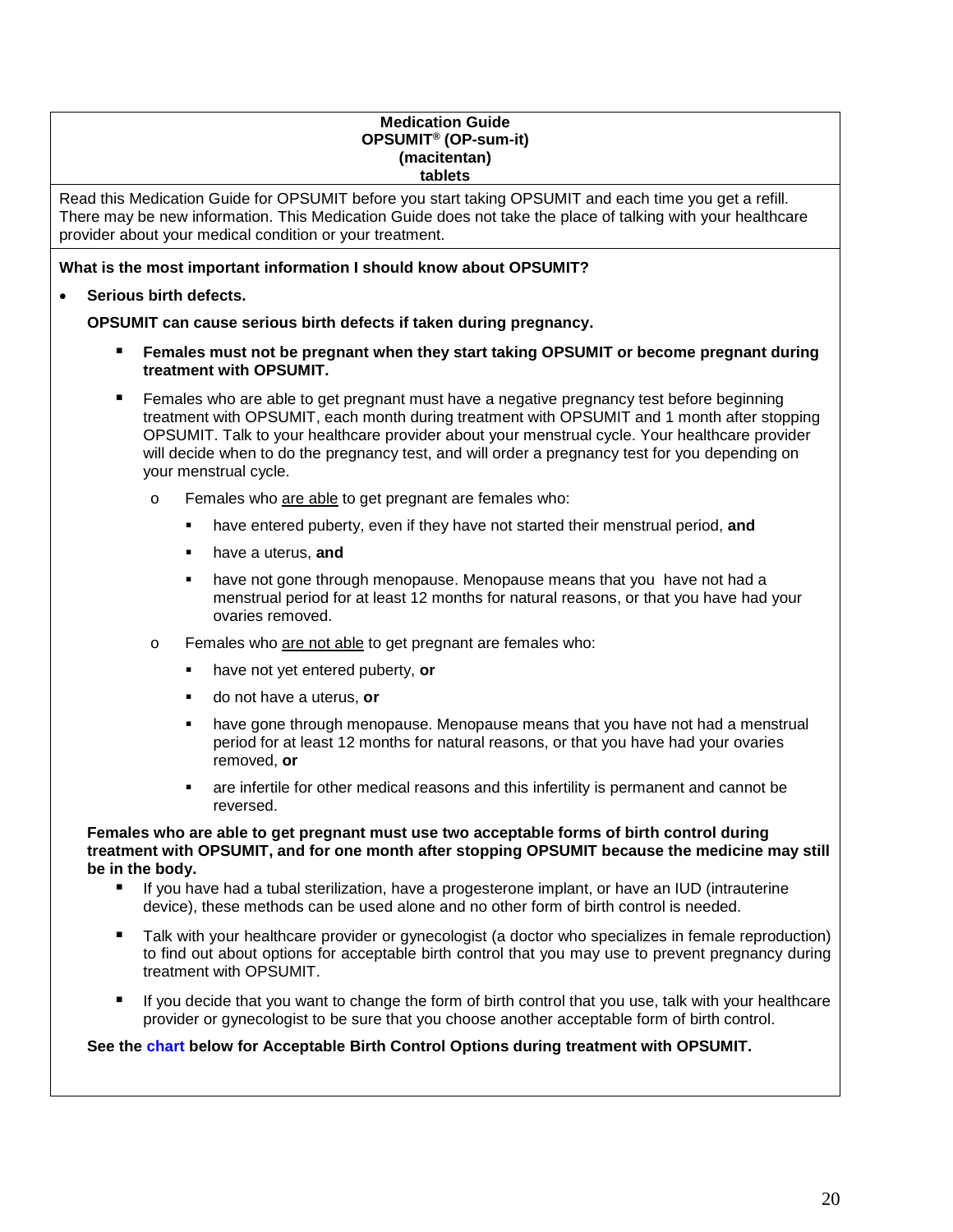<span id="page-20-0"></span>

| <b>Option 1</b>                                                                                                   |    | <b>Option 2</b>                                                                                |    | <b>Option 3</b>                                                 |           | Option 4                                                                                       |
|-------------------------------------------------------------------------------------------------------------------|----|------------------------------------------------------------------------------------------------|----|-----------------------------------------------------------------|-----------|------------------------------------------------------------------------------------------------|
| One method from<br>this list:                                                                                     | OR | One method from<br>this list:                                                                  | OR | One method from<br>this list:                                   | <b>OR</b> | One method from<br>this list:                                                                  |
| Standard<br>intrauterine<br>device (Copper T<br>380A IUD)                                                         |    | Estrogen and<br>progesterone oral<br>contraceptives<br>("the pill")                            |    | Diaphragm<br>with spermicide<br>Cervical cap<br>with spermicide |           | Partner's vasectomy<br><b>PLUS</b><br>One method<br>from this list:                            |
| Intrauterine system<br>(LNg 20 IUS:<br>progesterone IUS)<br>Progesterone<br>implant<br><b>Tubal sterilization</b> |    | Estrogen and<br>progesterone<br>transdermal patch<br>Vaginal ring<br>Progesterone<br>injection |    | <b>PLUS</b><br>One method<br>from this list:<br>Male condom     |           | Male condom<br>Diaphragm<br>with spermicide<br>Cervical cap<br>with spermicide<br>Estrogen and |
|                                                                                                                   |    | <b>PLUS</b><br>One method<br>from this list:                                                   |    |                                                                 |           | progesterone oral<br>contraceptives<br>("the pill")                                            |
|                                                                                                                   |    | Male condom<br>Diaphragm<br>with spermicide<br>Cervical cap<br>with spermicide                 |    |                                                                 |           | Estrogen and<br>progesterone<br>transdermal patch<br>Vaginal ring<br>Progesterone<br>injection |

- **Do not have unprotected sex. Talk to your healthcare provider or pharmacist right away if you have unprotected sex or if you think your birth control has failed. Your healthcare provider may talk with you about using emergency birth control.**
- **Tell your healthcare provider right away if you miss a menstrual period or think you may be pregnant.**

If you are the parent or caregiver of a female child who started taking OPSUMIT before reaching puberty, you should check your child regularly to see if she is developing signs of puberty. Tell your healthcare provider right away if you notice that she is developing breast buds or any pubic hair. Your healthcare provider should decide if your child has reached puberty. **Your child may reach puberty before having her first menstrual period.** 

Females can only receive OPSUMIT through a restricted program called the OPSUMIT Risk Evaluation and Mitigation Strategy (REMS) Program. If you are a female who can get pregnant, you must talk to your healthcare provider, understand the benefits and risks of OPSUMIT, and agree to all of the instructions in the OPSUMIT REMS Program.

Males can receive OPSUMIT without taking part in the OPSUMIT REMS Program.

#### **What is OPSUMIT?**

- OPSUMIT is a prescription medicine used to treat pulmonary arterial hypertension (PAH), which is high blood pressure in the arteries of your lungs.
- OPSUMIT can improve your ability to exercise, improve some of your symptoms, and help slow down the progression of your disease. OPSUMIT can also lower your chance of being hospitalized for PAH.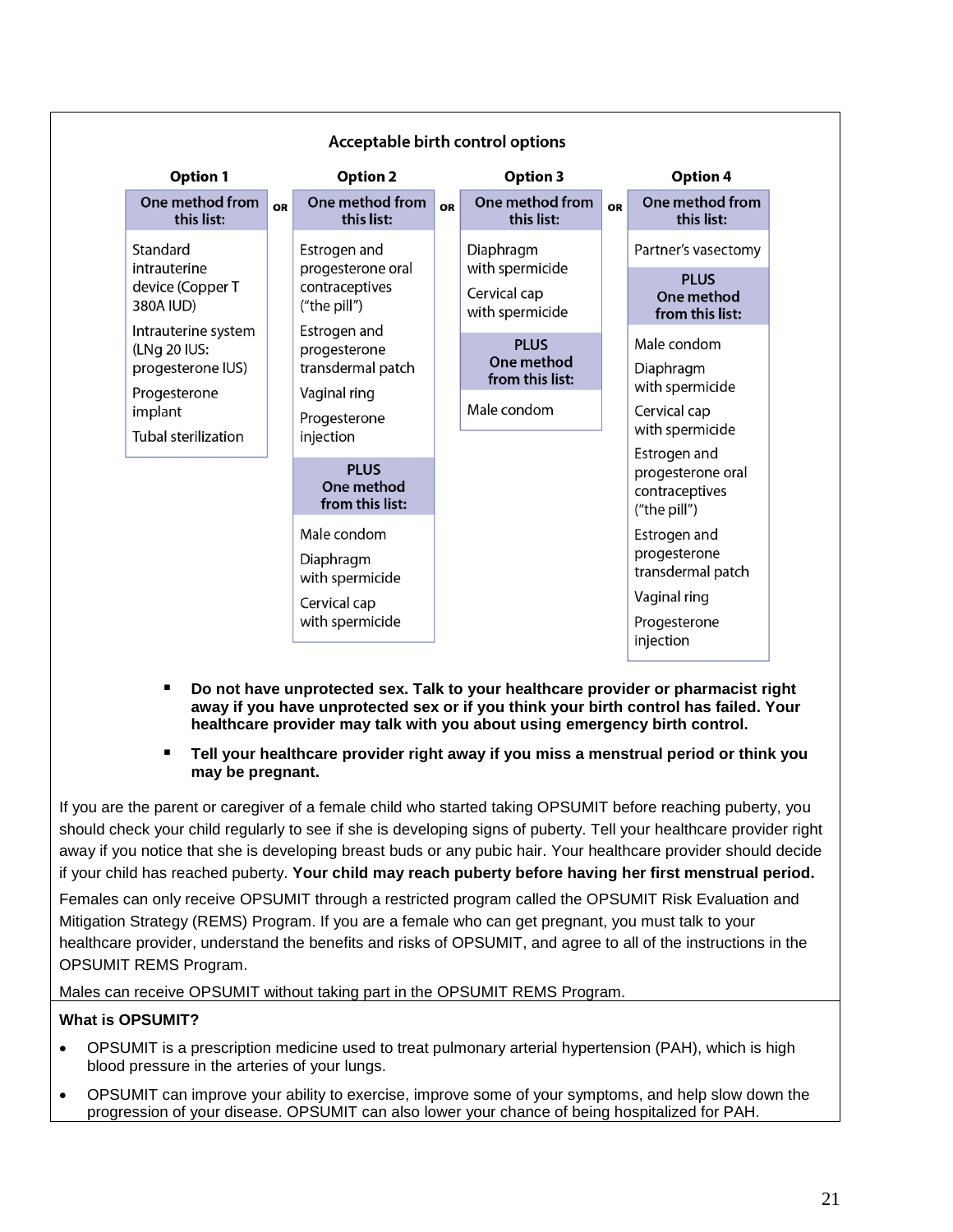• It is not known if OPSUMIT is safe and effective in children.

#### **Who should not take OPSUMIT?**

**Do not take OPSUMIT if you are pregnant, plan to become pregnant, or become pregnant during treatment with OPSUMIT. OPSUMIT can cause serious birth defects** (see the Medication Guide section above called ["What is the most important information I should know about OPSUMIT?"\)](#page-19-0).

**Tell your healthcare provider about all your medical conditions and all the medicines you take, including prescription and over-the-counter medicines, vitamins, and herbal supplements.** OPSUMIT and other medicines may affect each other causing side effects. Do not start any new medicine until you check with your healthcare provider.

Especially tell your healthcare provider if you take an HIV medicine.

#### **How should I take OPSUMIT?**

OPSUMIT will be mailed to you by a specialty pharmacy. Your healthcare provider will give you complete details.

- Take OPSUMIT exactly as your healthcare provider tells you to take it. Do not stop taking OPSUMIT unless your healthcare provider tells you.
- You can take OPSUMIT with or without food.
- Do not split, crush, or chew OPSUMIT tablets.
- If you take too much OPSUMIT, call your healthcare provider or go to the nearest hospital emergency room right away.
- If you miss a dose of OPSUMIT, take it as soon as you remember that day. Take the next dose at your regular time. Do not take 2 doses at the same time to make up for a missed dose.

#### **What should I avoid while taking OPSUMIT?**

- **Do not get pregnant while taking OPSUMIT.** See the serious birth defects section of the Medication Guide above called ["What is the most important information I should know about OPSUMIT?"](#page-19-0) If you miss a menstrual period, or think you might be pregnant, call your healthcare provider right away.
- **It is not known if OPSUMIT passes into your breastmilk. You should not breastfeed if you take OPSUMIT.** Talk to your healthcare provider about the best way to feed your baby if you take OPSUMIT.

#### **What are the possible side effects of OPSUMIT?**

#### **OPSUMIT can cause serious side effects, including:**

- **Serious birth defects.** See ["What is the most important information I should know about OPSUMIT?"](#page-19-0)
- Some medicines that are like OPSUMIT can cause liver problems. Your healthcare provider should do blood tests to check your liver before you start taking OPSUMIT. Tell your healthcare provider if you have any of the following symptoms of liver problems while taking OPSUMIT.
	- o nausea or vomiting o yellowing of your skin or whites of your eyes
	- o pain in the upper right stomach o dark urine
	- o tiredness o fever
	- o loss of appetite o itching
- **Fluid retention** can happen within weeks after starting OPSUMIT. Tell your healthcare provider right away if you have any unusual weight gain or swelling of your ankles or legs. Your healthcare provider will look for the cause of any fluid retention.
- **Low red blood cell levels (anemia) can occur with OPSUMIT treatment, usually during the first weeks after starting therapy. In some cases a blood transfusion may be needed, but this is not common.**